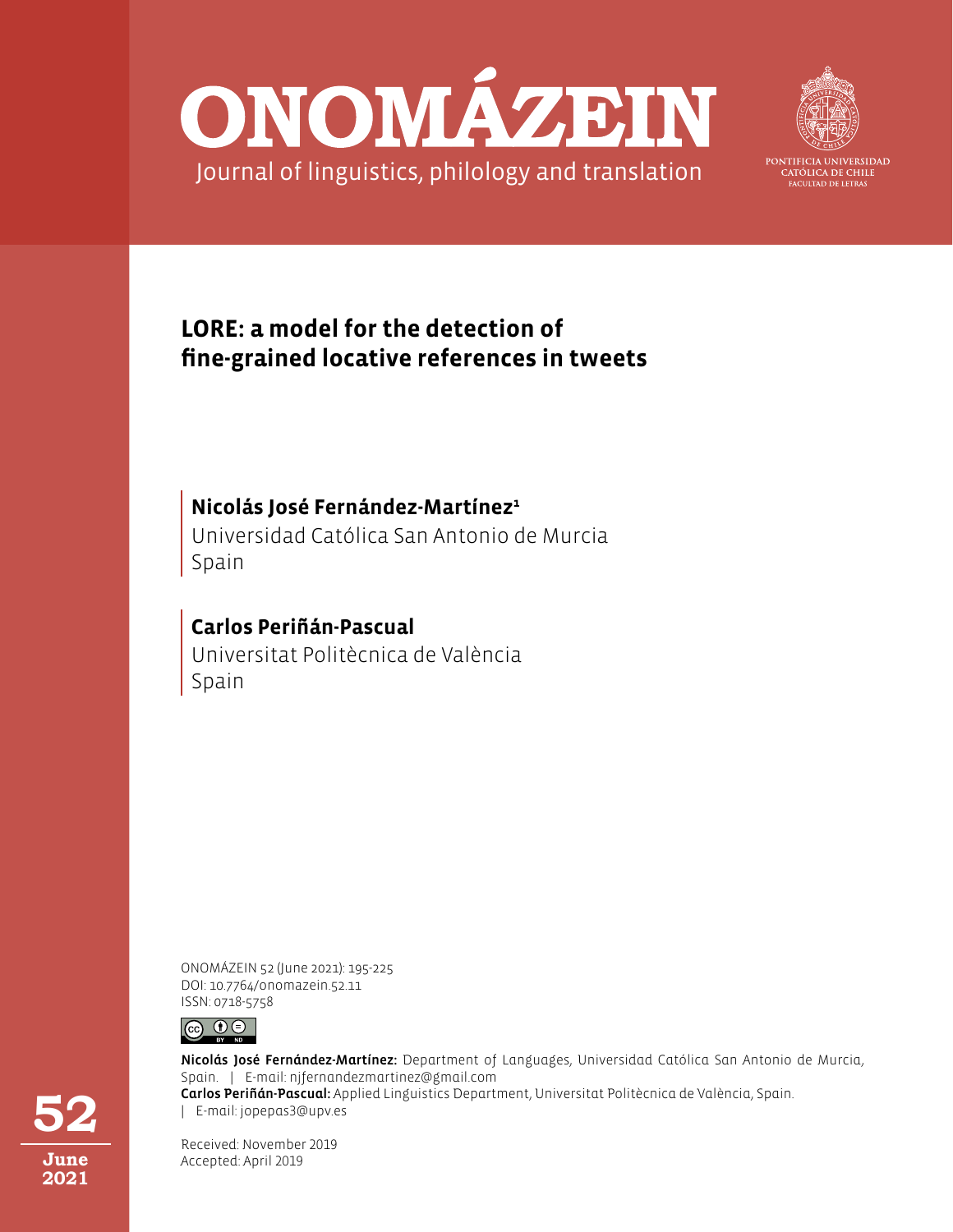# **Abstract**

Extracting geospatially rich knowledge from tweets is of utmost importance for location-based systems in emergency services to raise situational awareness about a given crisis-related incident, such as earthquakes, floods, car accidents, terrorist attacks, shooting attacks, etc. The problem is that the majority of tweets are not geotagged, so we need to resort to the messages in the search of geospatial evidence. In this context, we present LORE, a location-detection system for tweets that leverages the geographic database GeoNames together with linguistic knowledge through NLP techniques. One of the main contributions of this model is to capture fine-grained complex locative references, ranging from geopolitical entities and natural geographic references to points of interest and traffic ways. LORE outperforms state-of-the-art open-source location-extraction systems (i.e. Stanford NER, spaCy, NLTK and OpenNLP), achieving an unprecedented trade-off between precision and recall. Therefore, our model provides not only a quantitative advantage over other well-known systems in terms of performance but also a qualitative advantage in terms of the diversity and semantic granularity of the locative references extracted from the tweets.

**Keywords:** location detection; location extraction; geolocation; tweet; named entity recognition.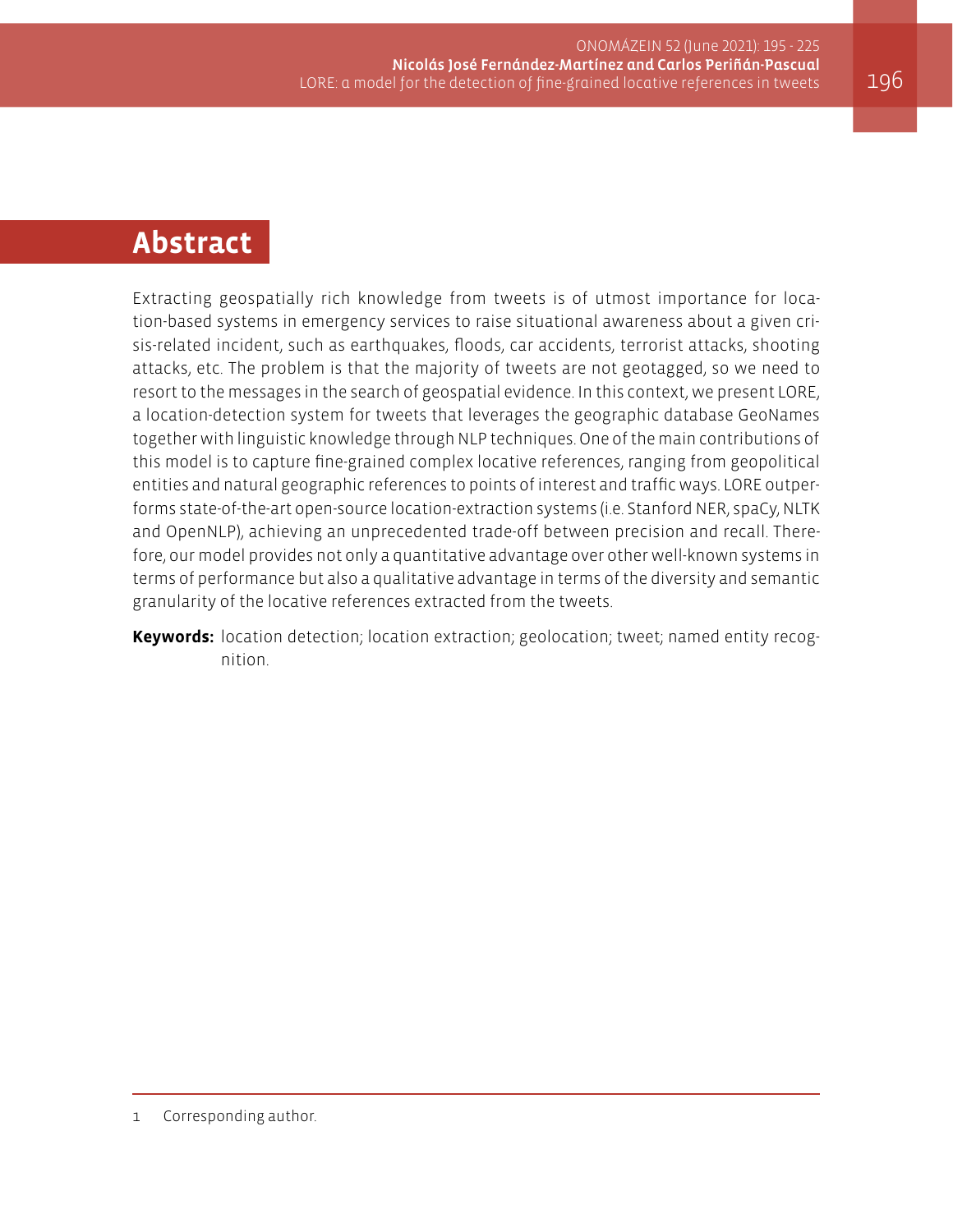# **1. Introduction**

Twitter is one of the most widely used and popular microblogging and social media sites, as well as one of the most investigated in event detection, sentiment analysis and geolocation, among many other research areas (Murthy, 2018). Applications of Twitter-based geolocation systems range from health surveillance and disease tracking (Dredze et al., 2013) or disaster management and tracking (Vieweg et al., 2010; Crooks et al., 2013; Imran et al., 2014; Jongman et al., 2015; Martínez-Rojas et al., 2018; Zhang et al., 2019) to traffic-incident detection and road traffic control (Gonzalez-Paule et al., 2019). In this regard, Twitter can play the role of a real-time social sensor system that provides multidirectional channels of communication in emergency and crisis events between the affected people and the disaster-management agencies (Martínez-Rojas et al., 2018; Zhang et al., 2019). A rapid understanding of these events can help competent authorities take immediate decisions and actions to allocate human and economic resources effectively. The problem is that geotagged tweets represent around 1% of tweets only (Middleton et al., 2014), which hinders the development of geolocation systems for Twitter. To overcome this problem, it becomes necessary to analyze other geographically rich information, such as location mentions in tweet messages, which are indeed much more frequent than geotagged data (Wallgrün et al., 2018).

In this context, the primary goal of this article is to provide detailed insight into the processing that takes place in LORE (LOcative Reference Extractor), a linguistically aware model that captures any type of locative reference in microtexts, ranging from geopolitical entities (e.g. towns, cities, states or countries), natural landforms (e.g. lakes, rivers, mountains, ridges or beaches) and points of interest or POIs (e.g. schools, churches, malls, museums or police stations) to traffic ways (e.g. streets, avenues, turnpikes, boulevards, highways or roads)<sup>2</sup>. To the best of our knowledge, this is the first model that manages to extract fine-grained locative references in tweets, for which the model leverages GeoNames (Ahlers, 2013) and a gazetteer of location-indicative words extracted from WordNet (Miller, 1995; Fellbaum, 1998) in conjunction with an inventory of lexico-syntactic rules. LORE currently works for English tweets only, with a view to projecting its functionalities into other languages, such as French, Italian and Spanish. The result of this research is aimed at being integrated into CASPER, CAtegory- and Sentiment-based Problem FindER (Periñán-Pascual & Arcas-Túnez, 2017, 2018, 2019), a multi-domain problem-detection system for tweets. The remainder of this article is organised as follows. Section 2 describes the state of the art in location detection. Section 3 provides an accurate account of our method of location detection, and section 4 evaluates the research. Finally, section 5 presents some conclusions.

<sup>2</sup> LORE, which has been developed in C# with ASP.NET 4.6 and MySQL Database, is freely accessible from the FunGramKB website ([http://www.fungramkb.com/nlp.aspx\)](http://www.fungramkb.com/nlp.aspx).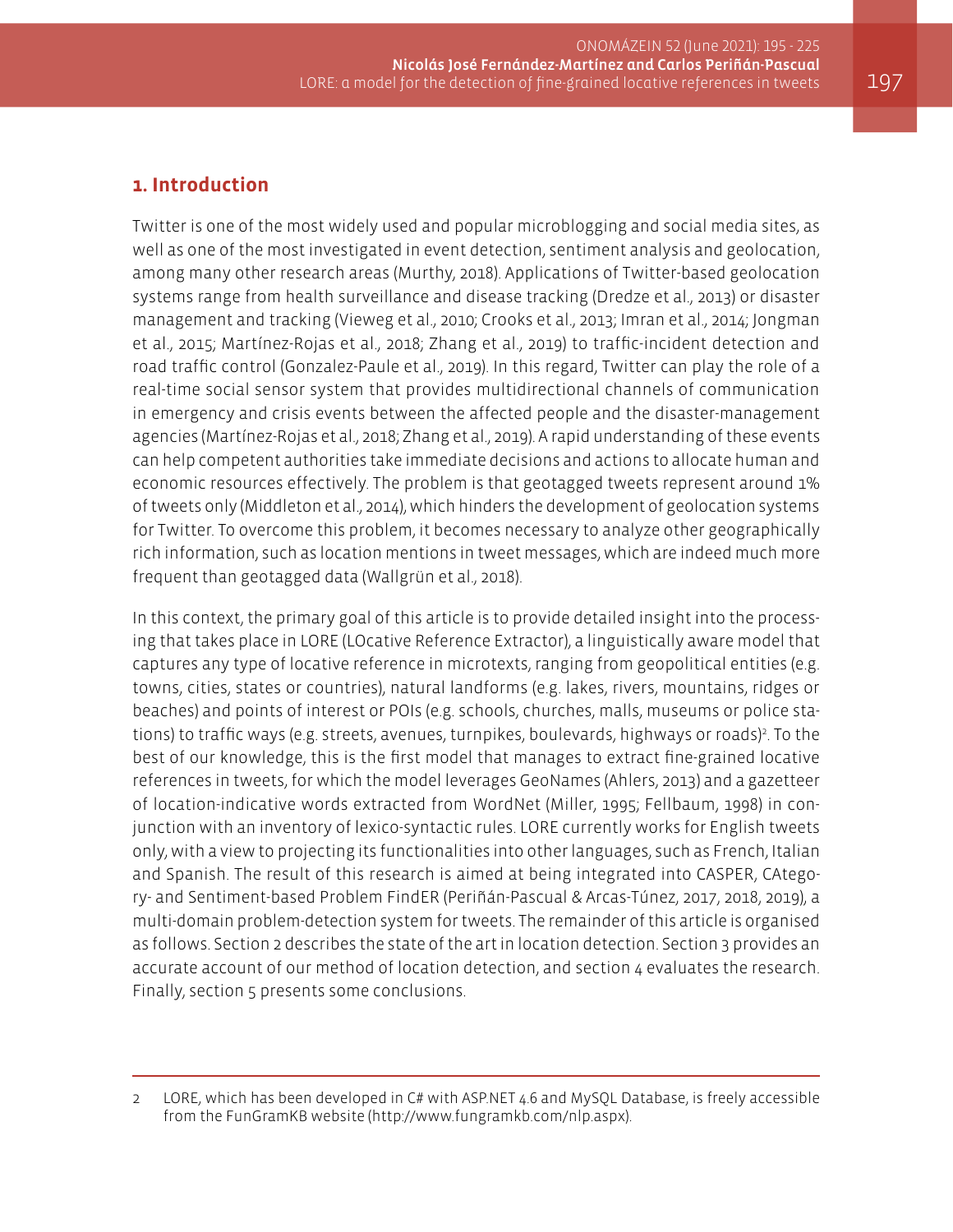# **2. Background and related work**

### **2.1. Terminology**

Location detection in user-generated text content on social media, e.g. tweets, is a major focus of research in the field of geographic information retrieval (Purves et al., 2018), where areas such as computational linguistics, natural language processing (NLP) and knowledge engineering converge. Henceforth, the term "location detection", also known as toponym recognition (Middleton et al., 2018) or location extraction (Dutt et al., 2018) in the scientific literature, will be used to refer to the identification and extraction of locative references from unstructured text. However, location detection should not be confused with other terms such as geocoding (Middleton et al., 2018) or geotagging (Gritta et al., 2018), which deal with the assignation of spatial coordinates to locative references after being disambiguated (Gritta et al., 2018). In this context, geoparsing (Leidner & Lieberman, 2011; Liu et al., 2014) usually consists of two phases, location detection and location disambiguation (Gelernter & Balaji, 2013; Purves et al., 2018; Wallgrün et al., 2018).

### **2.2. Location-detection models**

On the one hand, the commonest approach to location detection is Named Entity Recognition (NER), a line of research in NLP that deals with the identification and classification of named entities, not only location names but also person and organization names *inter alia* (Barrière, 2016; Goyal et al., 2018). NER-based approaches applied to microblogging services such as Twitter perform reasonably well when confronting the challenges presented by the noisy nature of tweets (X. Liu et al., 2011; Karimzadeh et al., 2019). However, NER usually experiences performance drops when dealing with the non-standard spelling and typographical characteristics of social-media microtexts. According to Jurafsky & Martin (2020), there are three types of NER-based models:

- (a) feature-based NER, which employs machine learning (ML) algorithms such as Conditional Random Fields (Finkel et al., 2005; Han, Jimeno-Yepes et al., 2014) or Hidden Markov Models (Sarkar, 2015),
- (b) neural NER, which uses deep-learning (DL) techniques such as bidirectional Long Short Term Memory (biLSTM) (Gerguis et al., 2016; Limsopatham & Collier, 2016), usually in combination with Convolutional Neural Networks (CNN) (Dugas & Nichols, 2016; Aguilar et al., 2018), and
- (c) rule-based NER, which is based on hand-crafted lexico-syntactic rules typically using regular expressions (Malmasi & Dras, 2016; Dutt et al., 2018).

In feature-based NER, sentences are tokenized, where each token (or word) is taken as a vector representing a set of linguistic features (Leidner & Lieberman, 2011; Middleton et al., 2018).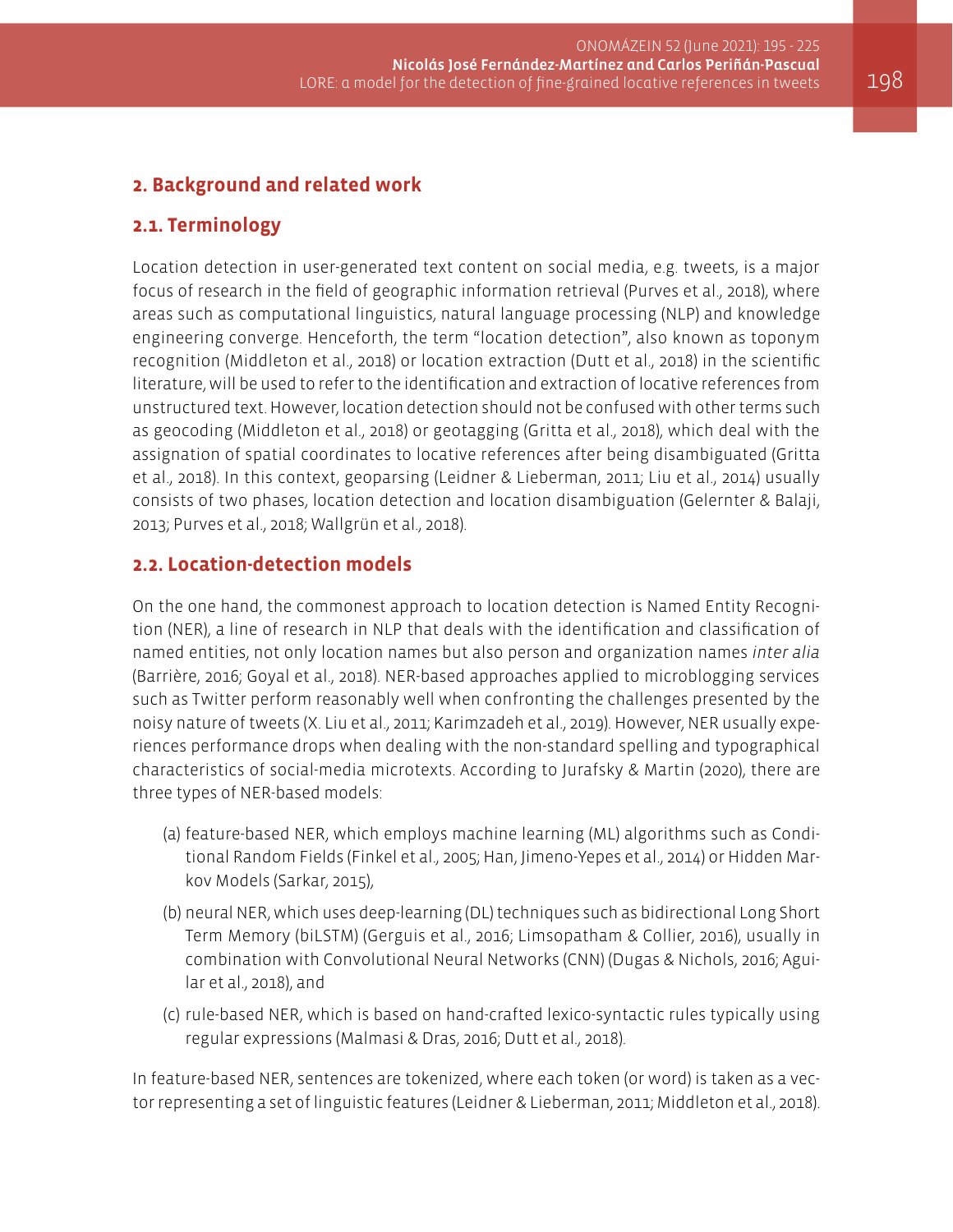Some of these linguistic features are capitalization, location-indicative word or POS tag. Two steps are essential to build any ML model: training and testing. First, we train an ML algorithm with a training corpus, which contains manually tagged data in the form of the different linguistic features. Second, we apply the algorithm to a test corpus to measure the performance of the model; in other words, we evaluate how well the algorithm was trained with the training corpus by making some predictions on the test corpus. For example, the Stanford NER tool uses this kind of model, achieving very high performance in the news genre (Finkel et al., 2005). However, performance considerably degrades with Twitter data, so the ML algorithm is usually retrained with tweets (Lingad et al., 2013; Hoang & Mothe, 2018). In this regard, Ritter et al. (2011) implemented a well-known feature-based Twitter-specific NER tool, which can detect named entities such as locations, person names and organization names.

Neural NER models achieve good performance in many NER tasks (Espinosa et al., 2016). These models rely on neural networks, which consist of an input layer, multiple hidden layers, and an output layer. These layers are nodes that transform real-world data into numerical values and process them to obtain an output that is then learned by the algorithm that performs feature extraction. With regard to Twitter-specific NER tasks, biLSTM and/or CNN have been successfully applied (Dugas & Nichols, 2016; Espinosa et al., 2016; Aguilar et al., 2018).

Both feature-based NER and neural NER are based on probabilistic models, whose performance largely depend on the coverage and quality of the training data (Purves et al., 2018). In contrast, rule-based NER is based on a symbolic model, which makes use of hand-crafted lexico-syntactic rules that help infer location terms. These rules usually take the form of regular expressions that aim to capture linguistic patterns in text strings from the knowledge provided by NLP tasks such as tokenization and POS tagging. For example, the presence of prepositions followed by proper nouns is usually taken as a strong linguistic cue to extract location entities (Hoang & Mothe, 2018). Overall, rule-based NER alone can achieve very high precision but low recall (Jurafsky & Martin, 2020).

On the other hand, another frequently used approach to location detection is Named Entity Matching (NEM) (Leidner & Lieberman, 2011; Middleton et al., 2018). It consists in the use of lists of location names (or gazetteers) retrieved from geographical databases (or geodatabases), such as GeoNames<sup>3</sup> (Ahlers, 2013) or OpenStreetMap<sup>4</sup> (Acheson et al., 2017), to identify locative references in the text (Middleton et al., 2014; Malmasi & Dras, 2016; de Bruijn et al., 2018). For example, GeoNames is one of the most widely used geodatabase, containing over 25 million place names in all countries. Most of the location types stored in this database are geopolitical entities, natural geographic references and a few POIs. Besides place names, it

<sup>3</sup> [www.geonames.org](http://www.geonames.org)

<sup>4</sup> <https://www.openstreetmap.org>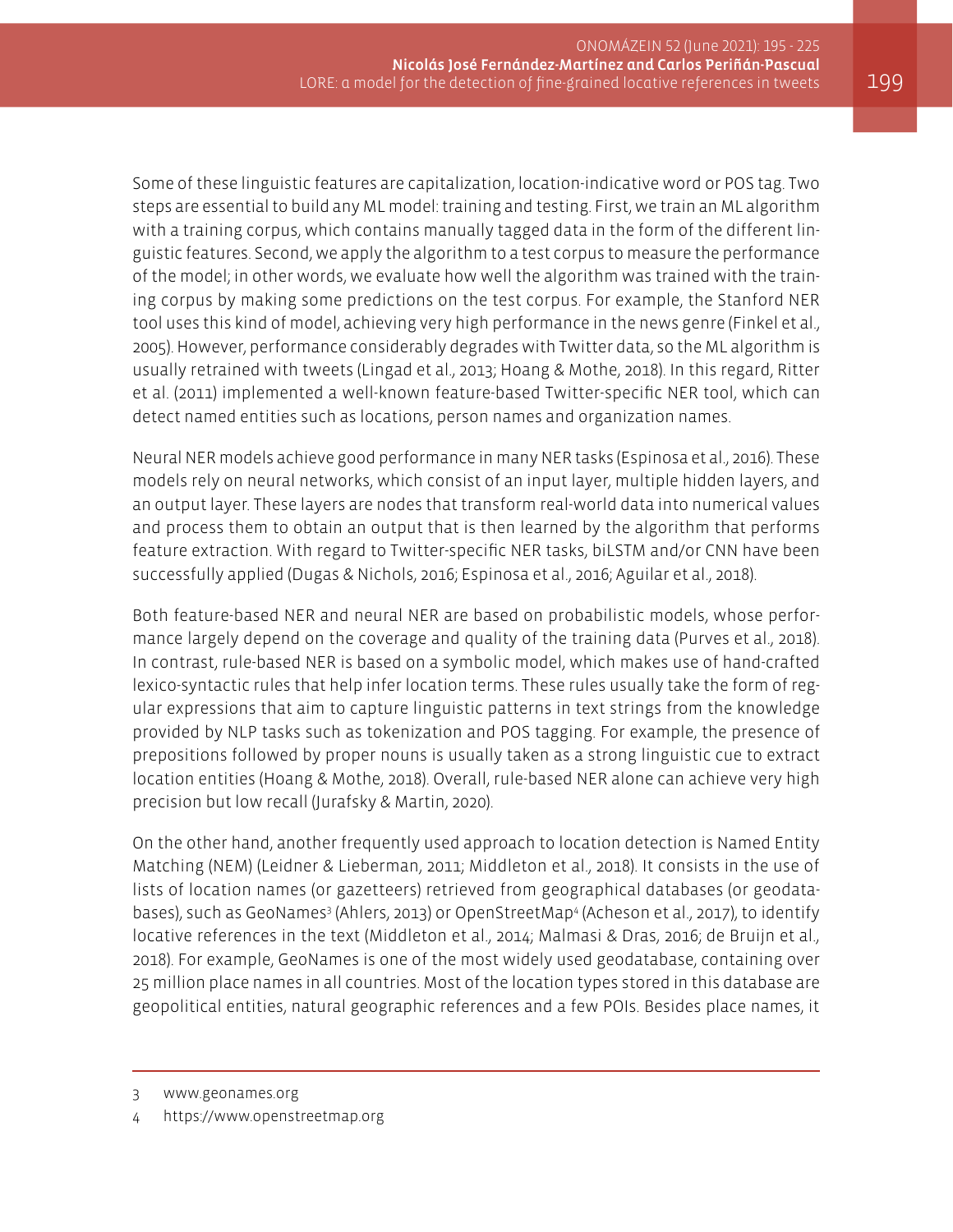also contains some geographical features of populated places, such as population size and latitude-longitude coordinates, which are very helpful for location-disambiguation and geovisualization purposes (Purves et al., 2018). However, although including a high number of place names, GeoNames lacks location subtypes such as addresses, roads, buildings, etc. (Ahlers, 2013; Dutt et al., 2018). NEM-based systems for location detection in tweets seem to achieve greater performance than NER-based systems (Middleton et al., 2014). However, NEM presents several drawbacks. First, geodatabases are finite, so they might not capture the full range of existent place names (Purves et al., 2018). Second, these models cannot serve to disambiguate place names from person names, e.g. the city of *Paris* from *Paris Hilton* (Gritta et al., 2020), which results in a case of ambiguity.

Finally, Middleton et al. (2018) suggested that a hybrid approach, based on the combination of NER with NEM, can greatly reduce the number of errors. Although most location-detection algorithms perform relatively well with a few or even without linguistic features, it is our contention that they fail to fully exploit the linguistic knowledge that permeates natural-language texts, e.g. locative prepositions (e.g. *in, at, near,* etc.), location-indicative nouns (e.g. *avenue*, *city*, *province*, *road*, *school*, *street*, etc.) or locative markers (e.g. *south of*, *XX kms away from*, etc.) that signal the presence of place names (Hoang & Mothe, 2018). This view emphasizes the need to develop rule-based location-detection systems that could improve state-of-the-art performance without requiring the significant amount of processing time and computational resources involved in ML and DL techniques (Gelernter & Balaji, 2013; Malmasi & Dras, 2016; Dutt et al., 2018; Middleton et al., 2018). In this context, the contribution of our research lies in the fine granularity of the extracted locative references, unlike previous NER and/or NEM models.

### **2.3. Location detection in Twitter**

In this section, we present a typology of location-detection systems for Twitter, which have been classified according to three criteria: data extracted, data processed and model.

# **2.3.1. Type of data extracted**

According to the type of data extracted from the tweet, location-detection systems can discover location mentions in Twitter messages, the user's location or the tweet location.

On the one hand, many systems have been developed to identify and extract the locative references that are mentioned in Twitter messages (Lingad et al., 2013; Gelernter & Balaji, 2013; Ghahremanlou et al., 2014; Han, Cook, et al., 2014; Malmasi & Dras, 2016; Inkpen et al., 2017; Al-Olimat et al., 2018; Avvenuti et al., 2018; Middleton et al., 2018; de Bruijn et al., 2018; Dutt et al., 2018; Hoang & Mothe, 2018; Karimzadeh et al., 2019; Kumar & Singh, 2019; Di Rocco et al., 2019; Hernandez-Suarez et al., 2019). For example, Hernandez-Suarez et al. (2019) and Di Rocco et al. (2019) managed to detect and geocode sub-city level locative references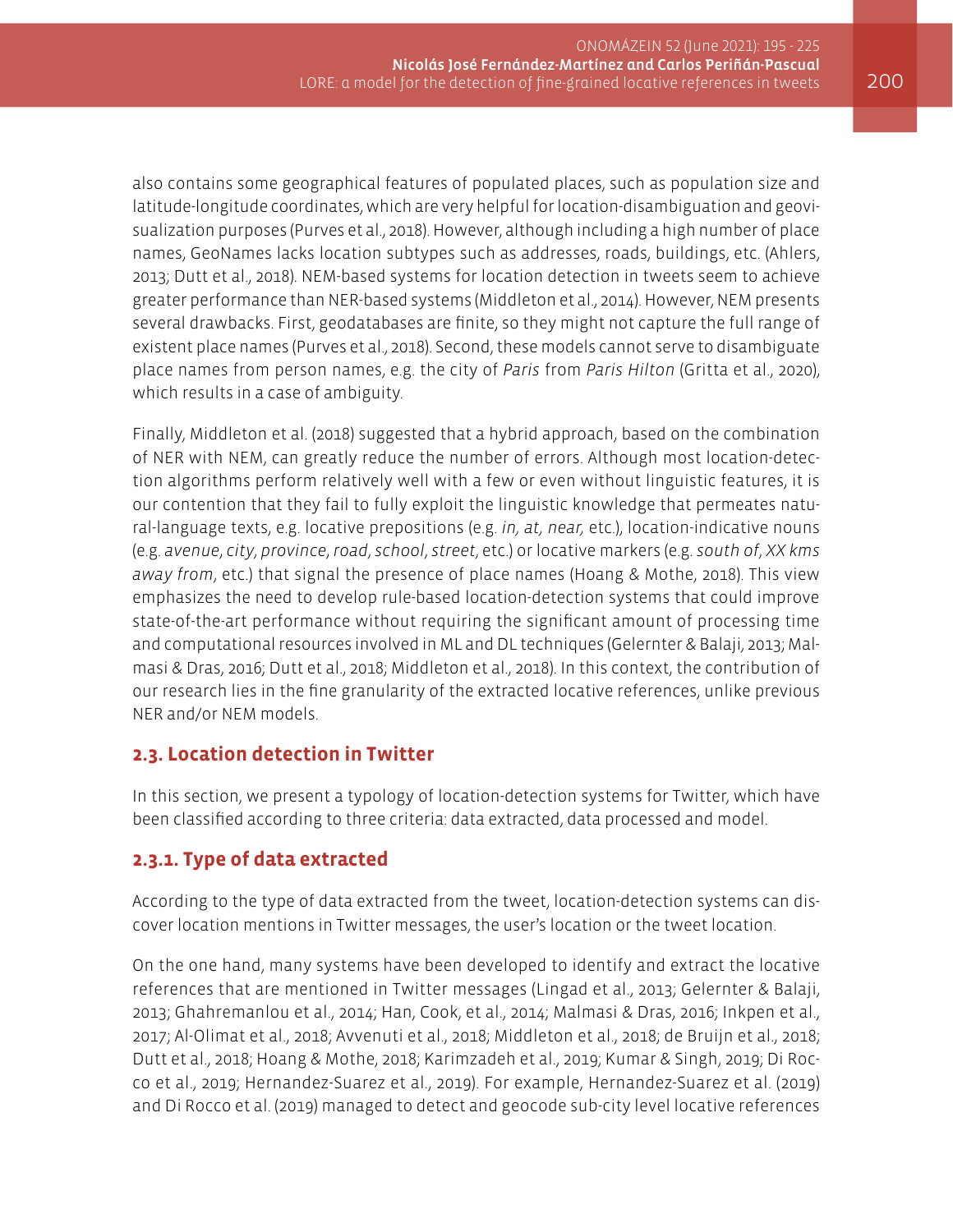(e.g. street, building), where the former used a DL algorithm based on biLSTM with a CRF top layer, and the latter used a knowledge-driven algorithm based on LinkedGeoData and openStreetMap Facet Ontology. Kumar & Singh (2019) proposed a system for the location detection of earthquake events by means of a supervised DL-based approach using a CNN without linguistic-feature engineering.

On the other hand, some systems are intended to detect the user's location on the basis of the user's profile and tweet history, and/or the tweet metadata (Alex et al., 2016; Cheng et al., 2010; Han et al., 2014; Li et al., 2011; Miyazaki et al., 2018). For example, Han et al. (2014) designed a system to predict the user's location at city level through location-indicative words in tweets and information from the user profile. Miyazaki et al. (2018) devised a knowledge-based neural network framework for Twitter user geolocation that exploits the user's tweet history with semantic relations from the Yago3 knowledge base (e.g. isLocatedIn, livesIn, happenedIn, etc.).

Finally, some systems have been designed to detect the tweet location (i.e. the location where the tweet was posted) for event geolocation (i.e. the location where a particular event took place) by analysing the user's profile and geotagged metadata (Sakaki et al., 2010; Priedhorsky et al., 2014; Chong & Lim, 2018; Gonzalez-Paule et al., 2019; Khodabandeh-Shahraki et al., 2019). For example, Gonzalez-Paule et al. (2019) devised a model that focuses on non-geotagged tweets by exploiting similarity content of geotagged tweets for traffic-incident detection. Khodabandeh-Shahraki et al. (2019) designed a model for event geolocation that considers multiple variables, such as the tweet message, the user's profile, geotagged metadata and posting time. As they noted, locative references in tweet messages might not always be a reliable variable to predict the location of an event.

### **2.3.2. Type of data processed**

According to the type of data processed in the tweet, location-detection systems can rely on (a) the message (Lingad et al., 2013; C. Li & Sun, 2014; Ghahremanlou et al., 2014; Han, Jimeno-Yepes et al., 2014; Malmasi & Dras, 2016; Ikawa et al., 2016; Inkpen et al., 2017; Avvenuti et al., 2018; Middleton et al., 2018; Miyazaki et al., 2018; Dutt et al., 2018; Hernandez-Suarez et al., 2019; Karimzadeh et al., 2019), (b) the geotagged metadata (Li et al., 2011), (c) the user's profile information and/or user's tweet history (Cheng et al., 2010; Alex et al., 2016; Chong & Lim, 2018) or (d) a combination of the previous types of data (Sakaki et al., 2010; Dredze et al., 2013; Han, Cook, et al., 2014; Yin et al., 2014; Gonzalez-Paule et al., 2019).

# **2.3.3. Type of model**

According to the type of model, location-detection systems can be based on (a) probabilistic models, such as ML or DL (Cheng et al., 2010; Sakaki et al., 2010; Lingad et al., 2013; Yin et al., 2014; Ghahremanlou et al., 2014; Han, Cook et al., 2014; Han, Jimeno-Yepes et al., 2014; Inkpen et al., 2017; Avvenuti et al., 2018; Miyazaki et al., 2018; Chong & Lim, 2018; Gonzalez-Paule et al.,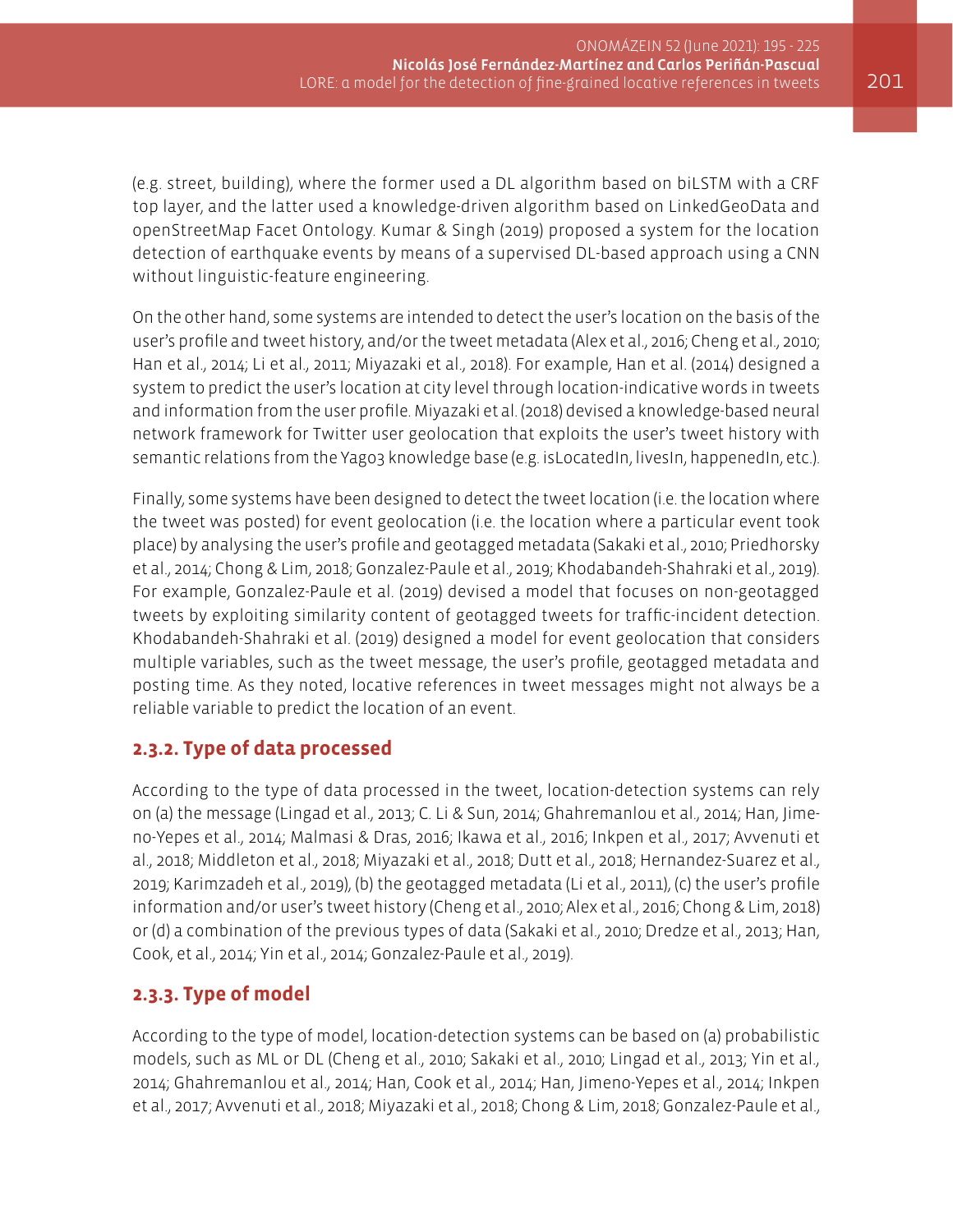2019; Hernandez-Suarez et al., 2019), (b) symbolic models (Malmasi & Dras, 2016; Al-Olimat et al., 2018; Dutt et al., 2018) or (c) a combination of both (Gelernter & Balaji, 2013; Hoang & Mothe, 2018; Middleton et al., 2018).

# **3. Materials and methods**

In this section, we introduce the development corpus, which became the cornerstone of the location-detection model. At this stage of the research, we also required a clear definition of our notion of "locative reference", from which we could discover all the locative references in our development corpus. With the development corpus and a typology of locative references, we managed to construct the pipeline of our processing model.

### **3.1. Definition of locative reference**

We define a locative reference as a subtype of named entity that designates a specific physically locatable geographic reference, i.e. one that can be pinpointed on a map (F. Liu et al., 2014; Gritta et al., 2018). Locative references can linguistically take the form of full words, abbreviations, acronyms, alphanumeric codes or a combination of them. Semantically, locative references can be classified into four main categories: geopolitical entities (e.g. *Beverly Hills*), natural geographic places (e.g. *Grand Canyon National Park*), POIs (e.g. *Paramount Pictures Studio*) and traffic ways (e.g. *Rodeo Drive*). With respect to the lexical units found within the boundaries of the linguistic realization of locative references, we differentiate between simple and complex locative references. Whereas a simple locative reference takes the form of a proper noun, a complex locative reference is represented by means of a proper noun that can be preceded and/or followed by one or more location-indicative nouns that, in turn, can be preceded by one or more locative markers (i.e. directional, distance or temporal) in combination with some prepositions. The following examples serve to illustrate a sample of the diversity of linguistic structures that can form locative references:

- China, New York, Buenos Aires (proper noun)
- 35miles from New York (number + locative marker [distance] + preposition + proper noun)
- South of Madrid (locative marker [directional] + preposition + proper noun)
- 1h away from London, 25min out of Melbourne (number + locative marker [temporal] + prepositions + proper noun)
- 57km SW of Cantwell (number + locative marker [distance] + locative marker [directional] + preposition + proper noun)
- Hotel Park Villa, Mount Everest (location-indicative noun + proper noun)
- coast of NZ (location-indicative noun + preposition + proper noun)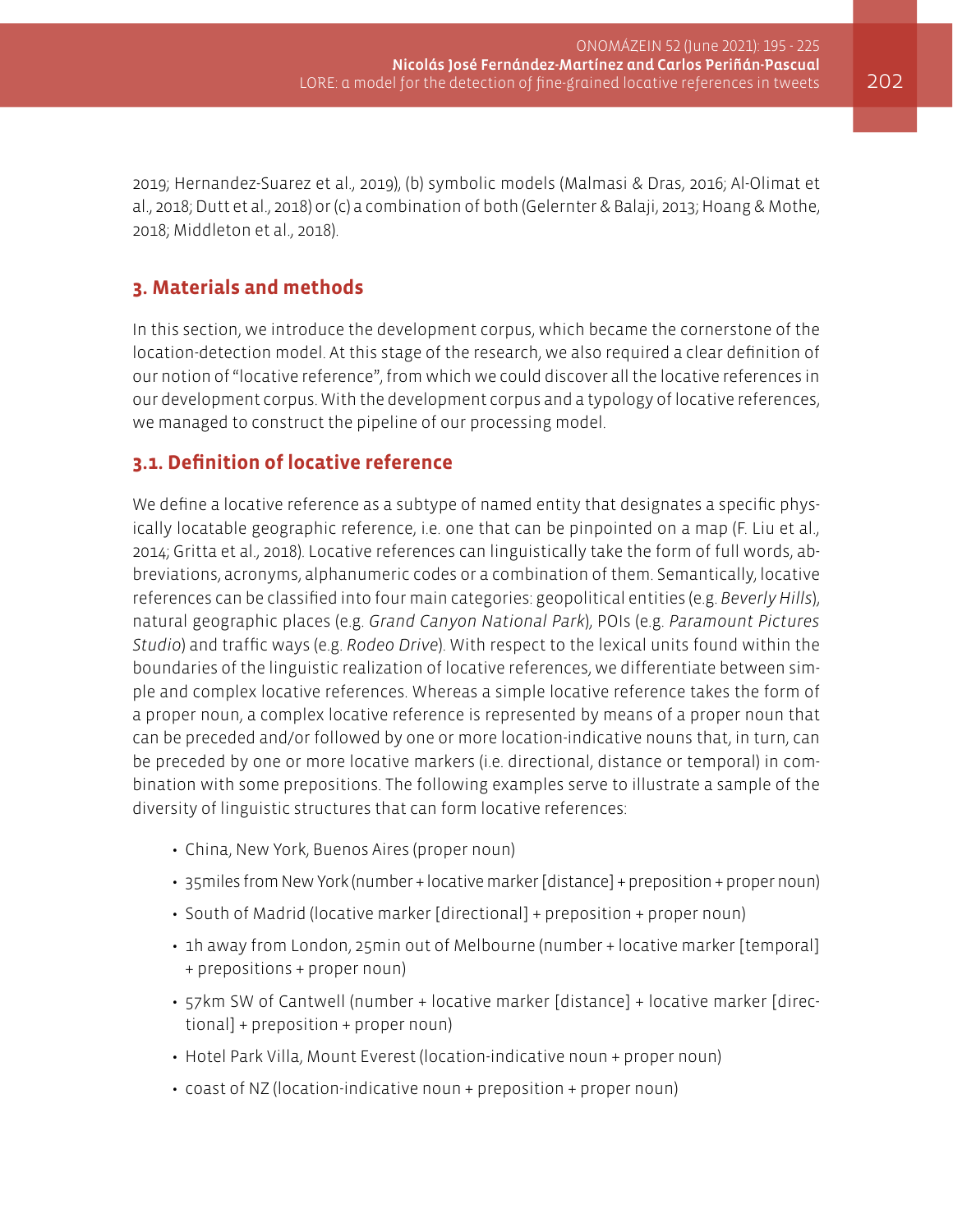- Dyckman Street Station, Fox Valley Animal Referral Center (proper noun + location-indicative nouns)
- 10mins away from Mansion House (number + locative marker [temporal] + prepositions + location-indicative noun + proper noun)
- I 95 NB (proper noun + locative marker [directional])
- 4kms from Narok Town (number + locative marker [distance] + preposition + proper noun + location-indicative noun)

When it comes to defining what is not a locative reference, we need to refer to commonplace or informal locative expressions (Herskovits, 1985; F. Liu et al., 2014). These are phrasal chunks in the clause that contain unspecific and vague geospatial information. They usually appear in the form of (a) noun phrases containing common noun words or pronouns (e.g. *at home*, *in the garden*, *in front of you*, *on the street*) or (b) coreferential adverbs (e.g. *here*, *there*). We did not consider them as locative references because, as they cannot be pinpointed on a map without any further contextual clue, they do not provide sufficiently precise information for emergency and crisis events. Other cases that were discarded are demonyms, i.e. adjectives denoting nationality (e.g. British, Spanish).

### **3.2. Language resources**

### **3.2.1. Development corpus**

We compiled a development corpus of English tweets using FireAnt (Anthony & Hardaker, 2017) from a list of 7 keywords related to emergency and crisis events, e.g. *bombing attack*, *car accident*, *earthquake*, *flood*, *incident*, *shooting attack* and *terrorist attack*. The corpus was pre-processed automatically by removing (a) newline characters in multi-line tweets, so that each line represented a single tweet, and (b) duplicate tweets, so that each tweet was unique. This resulted in a corpus of 500 English tweets.

Following the criteria in the previous section, we obtained a list of manually annotated locative references from our development corpus, where a sample is shown in Tables 1 and 2, which are related by the tweet ID (see the tables on the next page).

As can be seen, each locative reference was assigned the ID number of the tweet from which it was extracted. This list was actually used as a gold standard to test the results generated by our location-detection model. Table 3 presents the number of locative references in terms of n-grams and Table 4 offers some statistics related to the development corpus.

Finally, Table 5 presents the locative references whose number of occurrences in the development corpus is 3 or higher.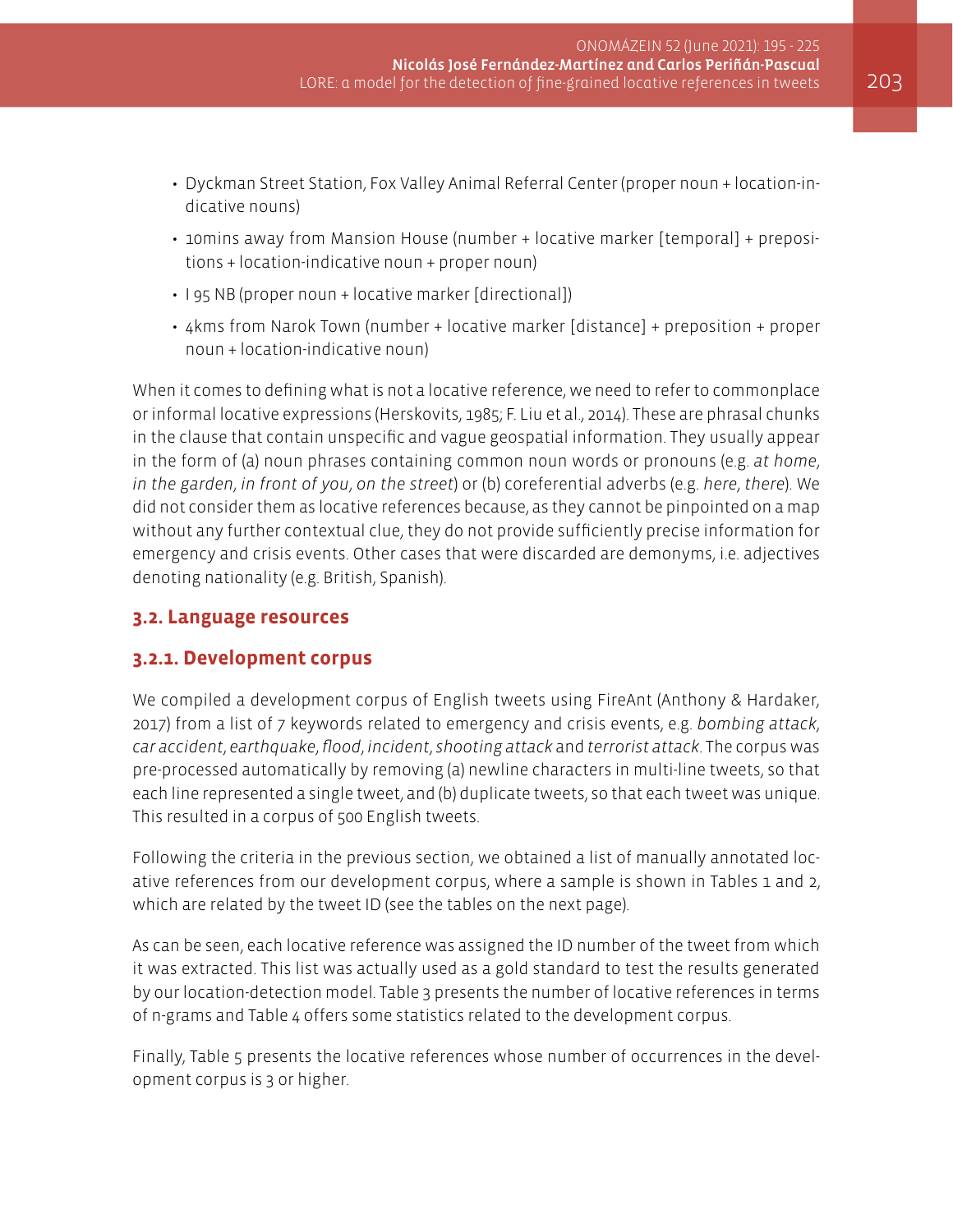#### **TABLE 1**

Sample of the locative-reference dataset

| <b>TWEET ID</b> | <b>LOCATIVE REFERENCE</b>      |
|-----------------|--------------------------------|
| 1               | North of New Gretna Toll Plaza |
| 1               | Garden State parkway NB        |
| $\overline{2}$  | off-sunset boulevard           |
| $\overline{2}$  | street 13                      |
| $\overline{2}$  | Karachi                        |
| $\mathcal{D}$   | Karachi                        |
| 3               | California                     |
| 4               | M4 Westbound                   |
| 4               | J33                            |
| 4               | Capel Llanilltern              |
| 4               | J34                            |
| 4               | Miskin                         |
| 4               | Wales                          |

#### **TABLE 2**

Sample of the tweet dataset

|   | TWFFT                                                                                                                                            |
|---|--------------------------------------------------------------------------------------------------------------------------------------------------|
|   | Cleared: Incident on #GardenStateParkway NB at North of New Gretna Toll Plaza                                                                    |
|   | RT @naqvi1966: Another incident of police harassment at street 13 of off-<br>sunset boulevard Karachi. Reportedly the squad of AIG Karachi stop. |
|   | RT @califortia: California parties trash. The DJ just said make<br>some noise if u got earthquake insurance                                      |
| 4 | #M4: Westbound: J33 Capel Llanilltern to J34 Miskin: Incident:<br>Accident: Lanes closed: Delays #TrafficWalesAlert                              |

#### **TABLE 3**

Form and distribution of locative references in the development corpus

| No. of unigrams                 | 213 |
|---------------------------------|-----|
| No. of bigrams                  | 109 |
| No. of trigrams                 | 48  |
| No. of n-grams where $n \geq 4$ | 13  |
| Total                           | 383 |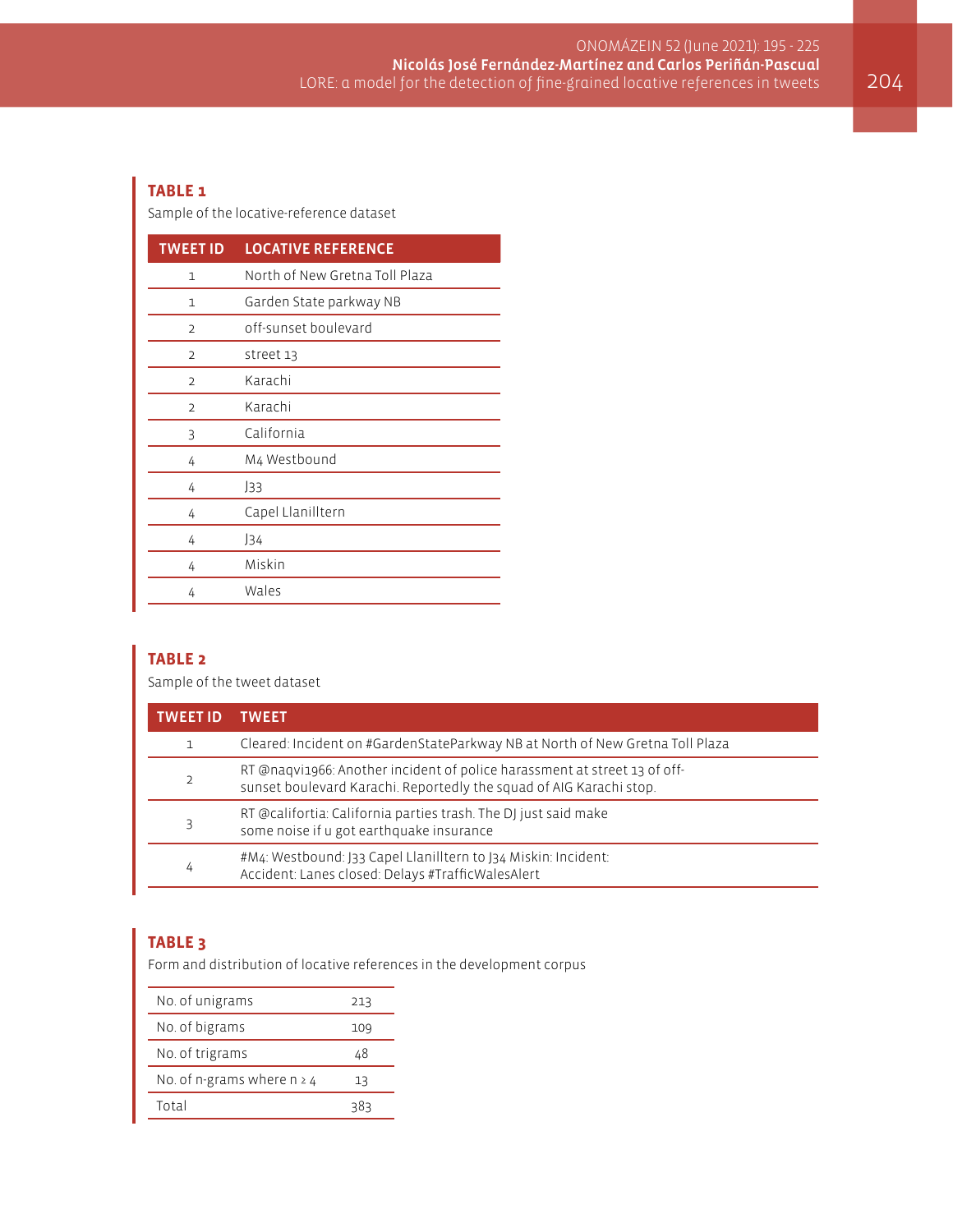#### **TABLE 4**

Locative-reference statistics in the development corpus

| <b>NO. OF LOCATIVE</b><br><b>REFERENCES</b> | <b>NO. OF TWEETS WITH</b><br><b>LOCATIVE REFERENCES</b> | <b>AVERAGE OF LOCATIVE</b><br><b>REFERENCES PER TWEET</b> | <b>AVERAGE OF LOCATIVE</b><br><b>REFERENCES PER</b><br><b>LOCATION-RICH TWEET</b> |
|---------------------------------------------|---------------------------------------------------------|-----------------------------------------------------------|-----------------------------------------------------------------------------------|
| 383                                         | 199                                                     | 0.77                                                      | 1.92                                                                              |

# **TABLE 5**

Most frequent locative references in the development corpus

| <b>LOCATIVE REFERENCE</b> | <b>CATEGORY</b>               | <b>OCCURRENCES#</b> |
|---------------------------|-------------------------------|---------------------|
| Iran                      | Geopolitical entity (country) | 41                  |
| Edison station            | POI (station)                 | 4                   |
| Indonesia                 | Geopolitical entity (country) | 4                   |
| Trenton station           | POI (station)                 | 4                   |
| Auburn                    | Geopolitical entity (city)    | 3                   |
| EB I-84                   | Traffic way                   | 3                   |
| Fort Lauderdale           | Geopolitical entity (city)    | 3                   |
| Garda                     | POI (headquarters)            | 3                   |
| Halifax                   | Geopolitical entity (city)    | 3                   |
| Halifax library           | POI (library)                 | 3                   |
| 15NB                      | Traffic way                   | 3                   |
| New Zealand               | Geopolitical entity (country) | 3                   |
| Syria                     | Geopolitical entity (country) | 3                   |
| US                        | Geopolitical entity (country) | 3                   |

#### **3.2.2. Datasets**

Our location-detection model is mostly grounded on four lexical resources: place-name dataset, location-indicative noun dataset, locative-marker dataset and stopword dataset.

The place-name dataset was derived from GeoNames<sup>5</sup>. The first step was the automatic pre-processing of the list of geographical names in GeoNames. In particular, we conducted three consecutive tasks:

<sup>5</sup> GeoNames dump files (approx. 1.92 GB) were downloaded from<https://www.geonames.org> on 13 February 2019.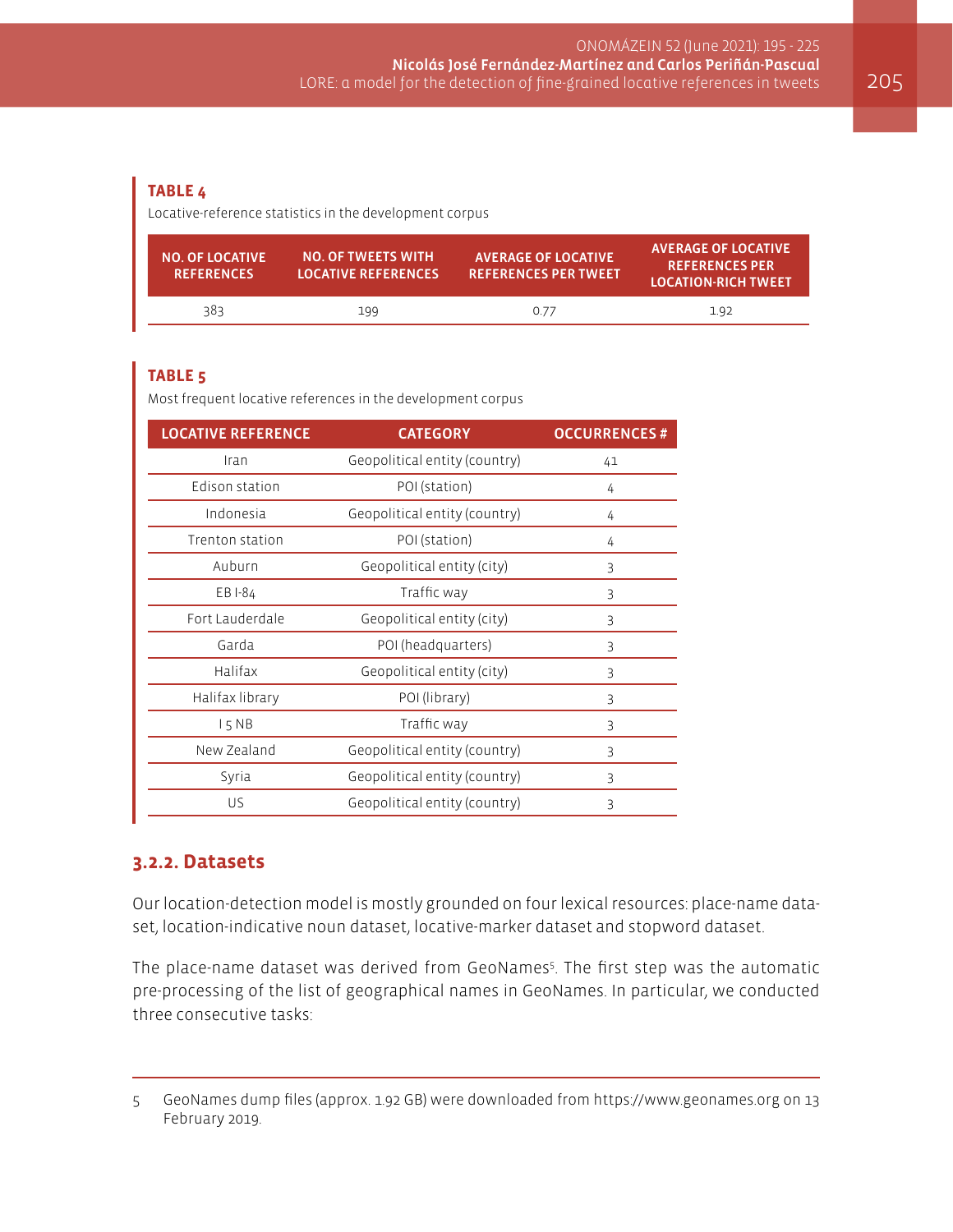- (i) Setting the language parameter for English location names only.
- (ii) Retrieving location names, consisting of 1- up to 8-grams, whose population size is greater than 100 inhabitants. The population-size filter served to dramatically decrease the rate of false positives, since it managed to discard place names that would by chance match common words. However, the application of this filter slightly increased the number of false negatives.
- (iii) Removing names of historical places that no longer exist, which are marked by the tag "historical" (e.g. ancient Roman provinces).

This pre-processing step generated a much smaller file of only 12.4 MB, which greatly contributed to speeding up the performance of our model.

The location-indicative noun dataset was automatically constructed from WordNet (Miller, 1995; Fellbaum, 1998) by taking all the lexical units linked to the senses "road.n.01", "building.n.01", "facility.n.01", "junction.n.01", "district.n.01", "area.n.01", "geological\_formation.n.01", "body\_of\_water.n.01", "tract.n.01", "way.n.06" and "beach.n.01", or to any of their subordinate synsets. Duplicates and morethan-two-word lexical units were discarded. Then, the dataset was also filtered by removing (a) n-grams containing named entities (e.g. *Baltic state*, *French region*, etc.) and (b) n-grams whose locative meaning is not self-evident (e.g. *bed*, *melting pot*, *scene of action*, etc.). Whereas the filter (a) was automatically applied by means of a regular expression, the words in (b) were manually removed. In the end, the dataset, containing 1217 lexical items, was supplemented with a list of traffic-way and other place abbreviations obtained from the US postal service, thus making a total of 1766 items<sup>6</sup>. Table 6 shows a sample of location-indicative nouns classified according to the type of locative reference.

The locative-marker dataset was manually constructed. Locative markers can be classified into directional, distance or temporal markers, some of which are illustrated in Table 7.

The locative-marker dataset contains 56 directional markers, 4 distance markers and 2 temporal markers.

Finally, the stopword dataset contains the 5000 most frequent English words from the Corpus of Contemporary American English (COCA)7 together with a list of the 5500 most common names and surnames<sup>8</sup>. .

<sup>6</sup> The list can be found on [http://cool.conservation-us.org/lex/abbr\\_suf.html.](http://cool.conservation-us.org/lex/abbr_suf.html)

<sup>7</sup> The 5000 most frequent English words were retrieved from the COCA on<https://www.wordfrequency.info/>.

<sup>8</sup> The names and surnames were compiled from <https://names.mongabay.com/> and [https://sur](https://surname.sofeminine.co.uk/w/surnames/most-common-surnames-in-great-britain.html)[name.sofeminine.co.uk/w/surnames/most-common-surnames-in-great-britain.html](https://surname.sofeminine.co.uk/w/surnames/most-common-surnames-in-great-britain.html). We filtered out the proper nouns that matched the names of cities and countries (e.g. *Nevada*, *Verona*, *Milan*, *Paris*, *Kenya*, *Valencia*, etc.).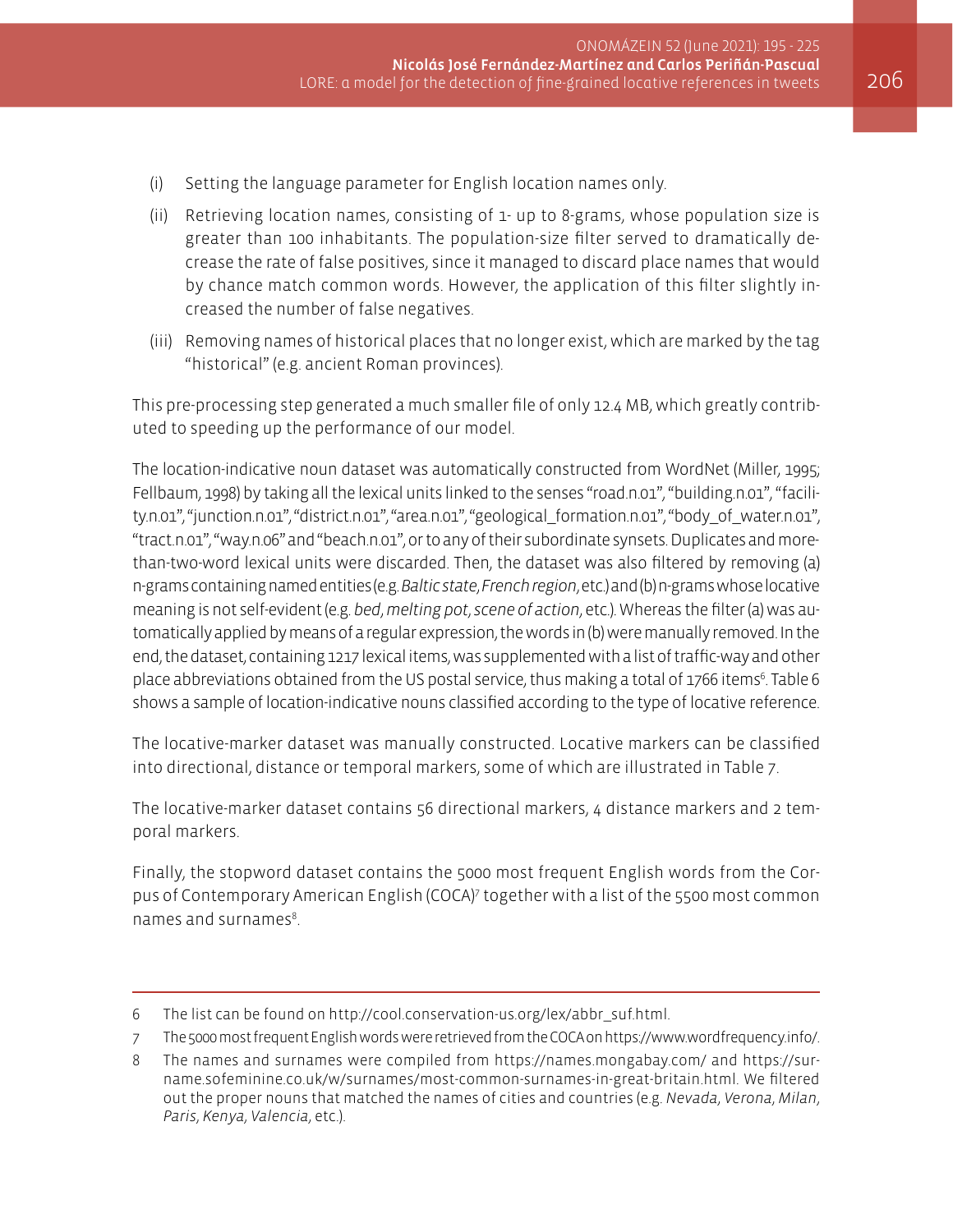#### **TABLE 6**

Sample of location-indicative nouns

| <b>GEOPOLITICAL</b><br><b>ENTITIES</b> | <b>NATURAL GEOGRAPHIC</b><br><b>REFERENCES</b> | <b>POIS</b> | <b>TRAFFIC WAYS</b> |
|----------------------------------------|------------------------------------------------|-------------|---------------------|
| barrio                                 | beach                                          | art school  | alley               |
| caliphate                              | canyon                                         | bus station | avenue              |
| city                                   | gulf                                           | café        | boulevard           |
| country                                | hill                                           | castle      | driveway            |
| county                                 | lake                                           | cathedral   | freeway             |
| jurisdiction                           | mountain                                       | embassy     | highway             |
| province                               | ridge                                          | hospital    | parkway             |
| region                                 | river                                          | hotel       | road                |
| state                                  | valley                                         | residence   | street              |
| town                                   | volcano                                        | university  | turnpike            |

#### **TABLE 7**

Sample of locative markers

| <b>DIRECTIONAL MARKERS</b> | <b>DISTANCE MARKERS</b> | <b>TEMPORAL MARKERS</b> |
|----------------------------|-------------------------|-------------------------|
| North, N                   | kilometre, km           | hour, hr, h             |
| South, S                   | metre, m                | minute, min             |
| East-North-East, ENE       | mile, mi                |                         |
| Southwest, SW              | yard, yd                |                         |
| South-East, SE             |                         |                         |
| Eastbound, EB              |                         |                         |
| Western                    |                         |                         |

### **3.3. Location-detection model**

The pipeline of our location-detection model consists of four main stages: (a) pre-processing, (b) tokenization and POS tagging, (c) place-name search and (d) linguistic processing.

# **3.3.1. Pre-processing**

Several tasks were performed in the pre-processing stage: (a) removing emojis, genitive marker and unwanted white spaces, (b) replacing user mentions and URLs by the tokens "user" and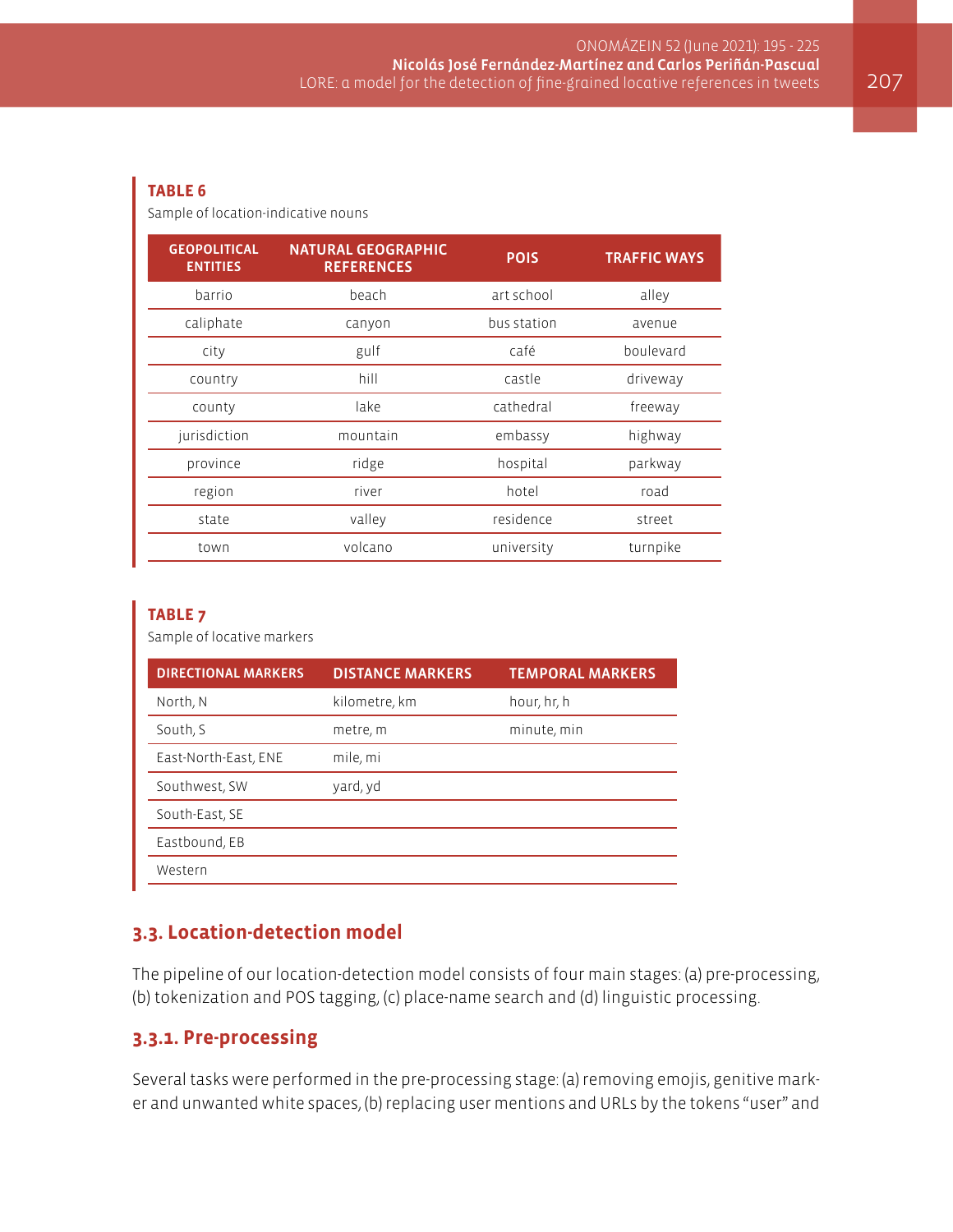"url", respectively, and (c) replacing hashtags by the words contained therein (e.g. *#Garden-StateParkway* was replaced by *Garden State Parkway*).

# **3.3.2. Tokenization and POS tagging**

In this stage, the Stanford POS tagger was used to split the tweet into tokens and identify the word form and POS tag corresponding to each token. Thus, tweets are represented as a sequence of objects with attributes such as position, token, word form and POS.

### **3.3.3. Place-name search**

The goal of this stage is to match n-grams of different size extracted from the tweets with the nouns in the place-name dataset. In particular, n-grams in the tweet are searched in order of decreasing size. Therefore, if no match is found with a given 8-gram, then the model traverses its embedded n-grams in depth-first search, until a match takes place or unigrams are reached. Before the search is performed, two tasks are carried out:

- In the case of unigrams, the system discards those that (a) have not been tagged as proper nouns, or (b) are found in the stopword dataset, the location-indicative noun dataset, or the locative-marker dataset.
- In the case of bigrams, the system discards those that do not match the following pattern: noun + proper noun (e.g. *the country*, *beautiful isle*, *nice airport*).

### **3.3.4. Linguistic processing**

For the purpose of discovering new locative references or expanding locative references detected in the previous or current stage, the system relies on contextual clues to perform three consecutive tasks. Indeed, an exhaustive linguistic analysis of the development corpus resulted in the discovery of a variety of linguistic patterns. Subsequently, we managed to formulate regex-based rules from these patterns, so that they were able to retrieve most of the manually annotated locative references.

The first task consists in searching for proper nouns not included in the place-name dataset that are introduced by locative prepositions, which can be found as far as four positions to the left of the proper noun. For example:

(1) […] Our car skidded on loose gravel, lost control and flipped at Lorubuko.

It is noteworthy that this module can now retrieve acronyms and abbreviations of place names that were ignored in the place-name search:

(2) So gay couple in severe car accident in  $IX$  [...]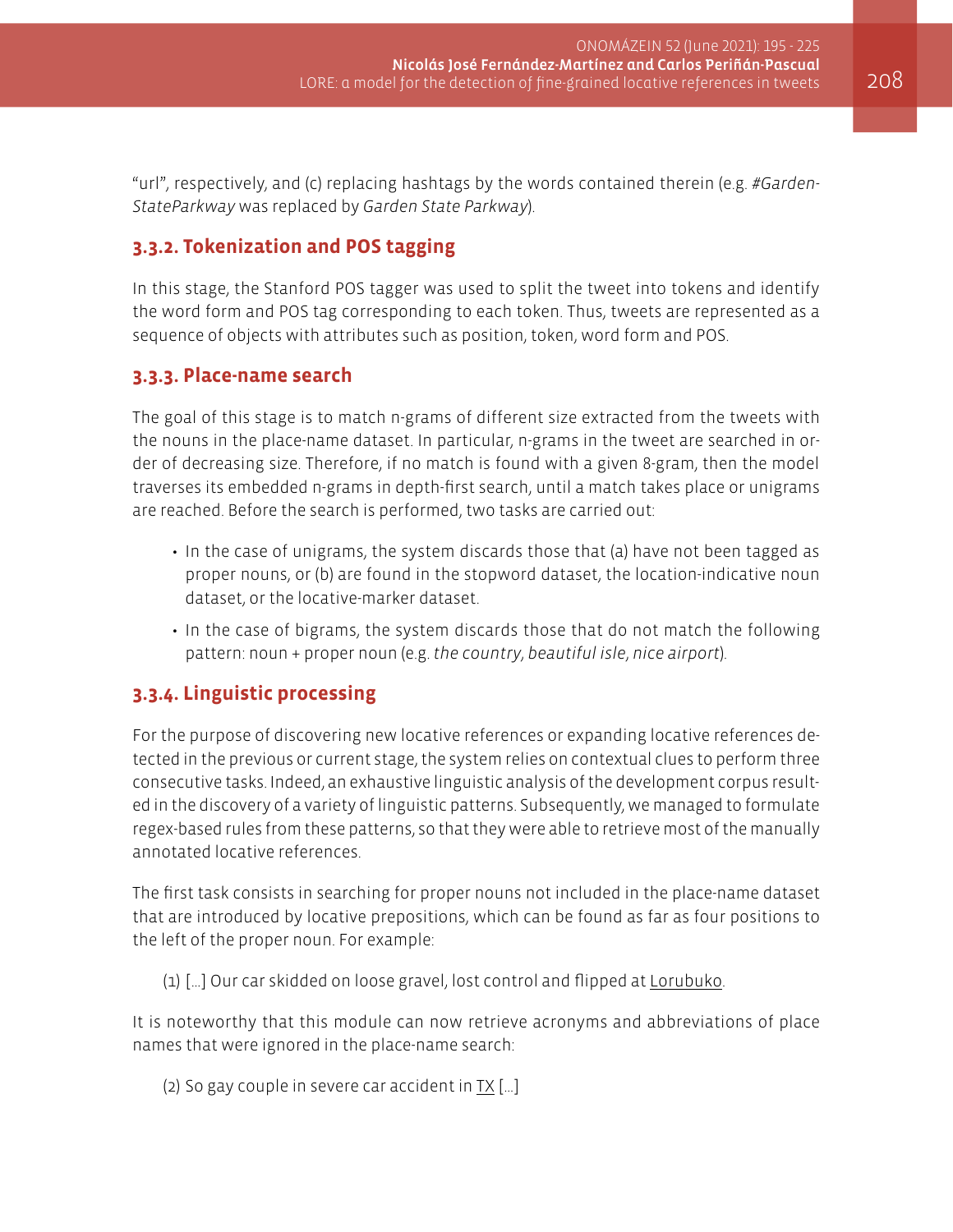The locative prepositions used in this stage are *@, across, along, at, in* and *near*. The reason why we do not include other prepositions that signal location and direction (e.g. *on, to, from*) is because these tend to generate many false positives, particularly when they introduce indirect objects (e.g. *John gave a present to Mary*) or oblique objects (e.g. *I received a present from John*).

The second task serves to expand existing locative references or discover new locative references with one or several location-indicative nouns to be found within a range of four positions to the left or right of the proper noun. As shown in the following examples, location-indicative nouns and proper nouns should be placed together:

- (3) Recent case of people jumping the shark is the Batavia High School incident. […]
- (4) Fracking = Earthquakes? "The Changning shale gas block in the South Sichuan Basin has been the site of fracking operation."
- (5) 4.6 magnitude #earthquake. Central Mid-Atlantic Ridge

Alternatively, the preposition *of* can be placed between the location-indicative word and the proper noun, as in the following example:

(6) Earthquake swarm similar to what preceded 2011 Japanese quake and tsunami happening off coast of NZ

Moreover, when an Arabic numeral appears in the left-most position within the window, the system stops searching, since it signals an address number:

#### (7) \*ACCIDENT: DAMAGE ONLY\* - RALEIGH POLICE – 8800 GLENWOOD AVE

It should be noted that, if locative references detected in the place-name search stage were wrongly delimited, i.e. locative references that were shorter than expected (e.g. *High School*  instead of *Batavian High School*, *Sichuan* instead of *South Sichuan Basin*, or *Glenwood* instead of *Glenwood Ave*, to name but a few), their boundaries would now be expanded. For example, this allows our model to detect locative references consisting of the name of a road route together with a directional marker on the left or right:

(8) KAIMUKI: HPD on scene of accident on H1 WB [...]

In this regard, road routes are detected by means of a regular expression based on knowledge from Wikipedia entries containing the commonest naming conventions for roads and highways in English-speaking countries such as UK, US, Australia, Canada and India.

(9) HAPPENING NOW: A vehicle crash on  $1-75$  MM 377 has blocked all northbound lanes [...]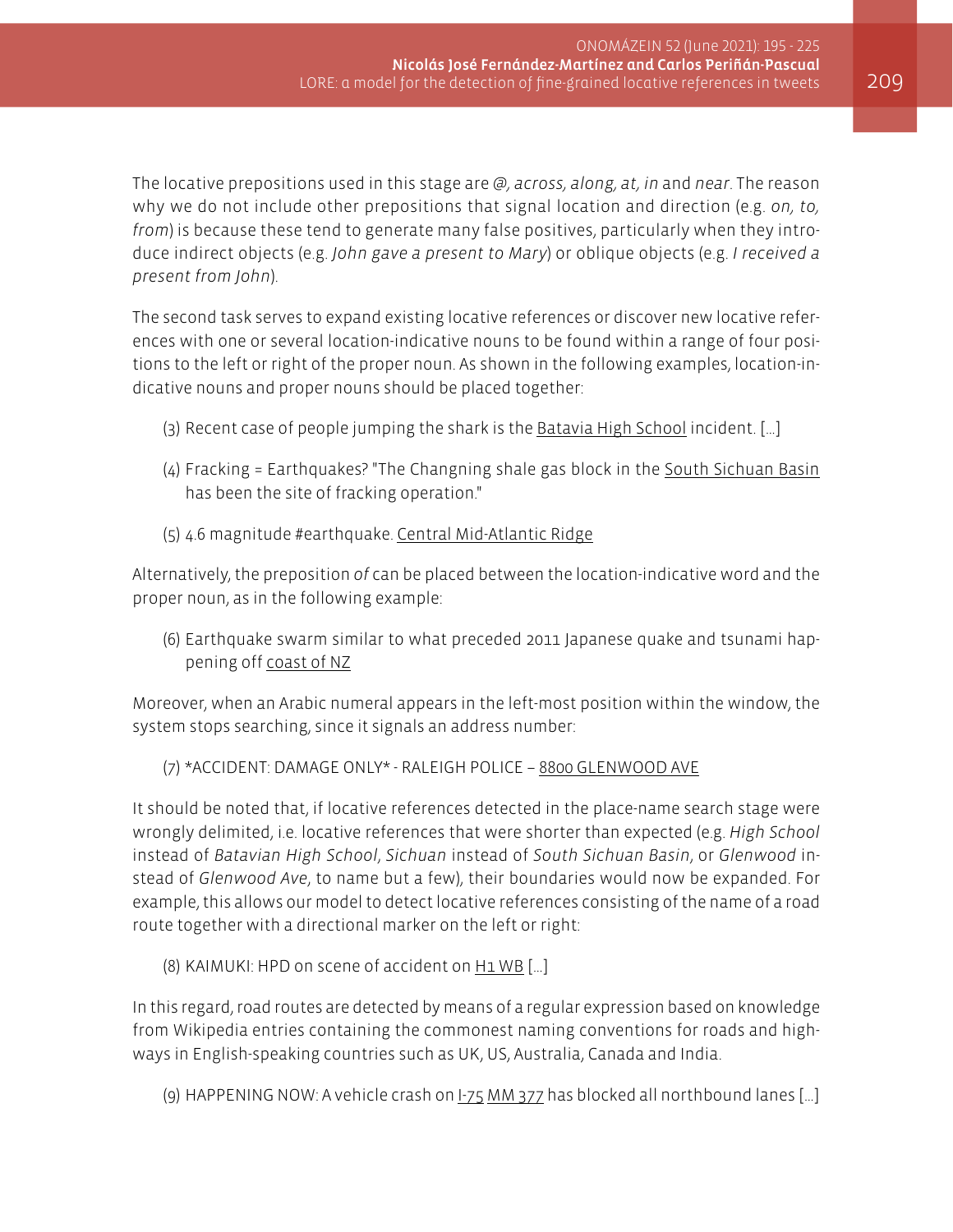For the third task, we built lexico-syntactic rules to combine the various types of locative markers with the purpose of determining the full scope of complex locative references:

- (10) Incident on #GardenStateParkway NB at North of New Gretna Toll Plaza
- (11) #Earthquake Reported: M 5.1 66km NW of Kota Ternate, Indonesia […]

To summarize, Figure 1 shows the flowchart that describes our location-detection model.

### **FIGURE 1**

Flowchart of the location-detection pipeline

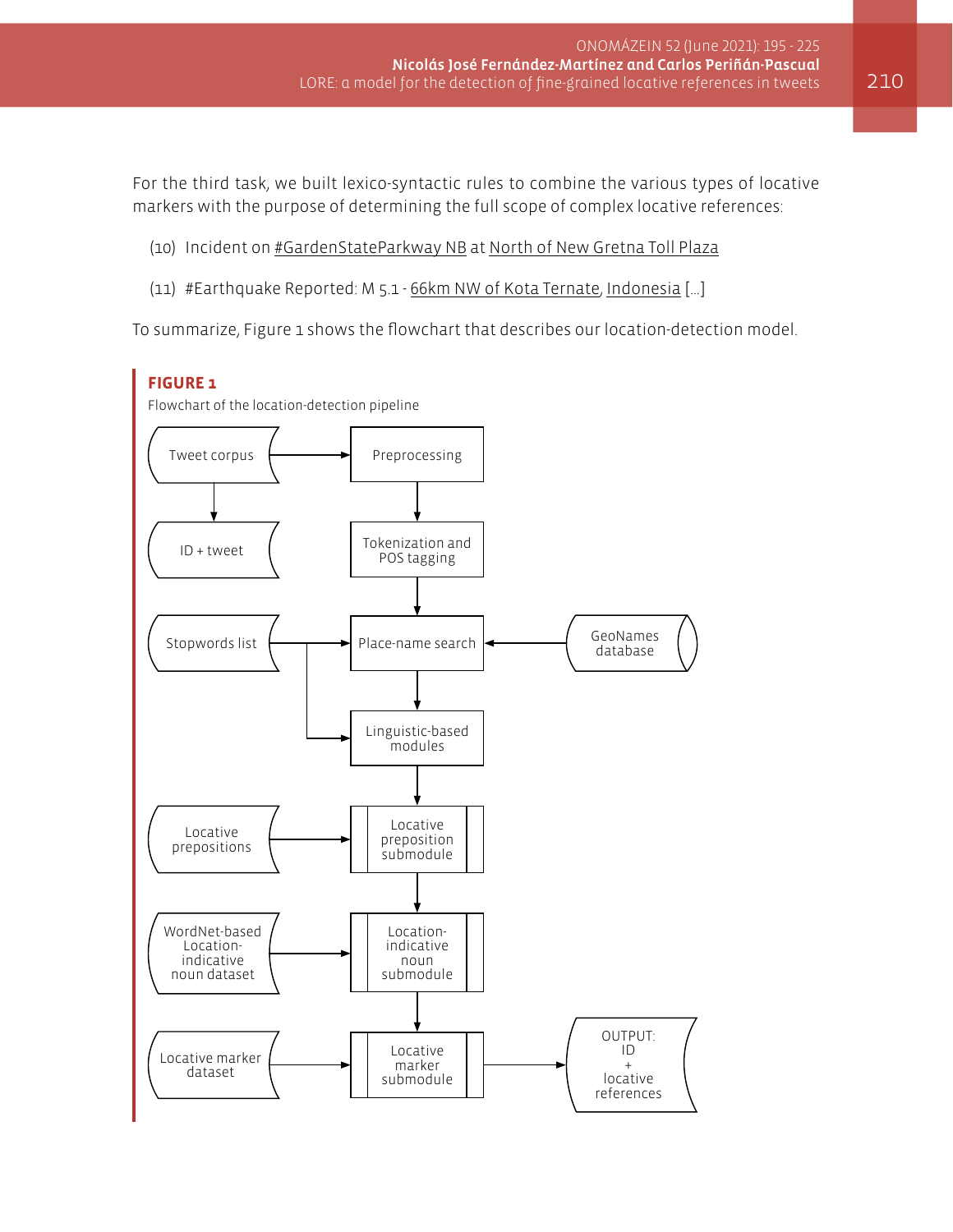# **4. Evaluation**

### **4.1. Test corpus**

For the evaluation of LORE, we collected a large and representative dataset with FireAnt from the same seven keywords used in the construction of the development corpus. After pre-processing (i.e. removal of newline characters and duplicate posts), we managed to have a test corpus of 800 tweets. Table 8 presents the distribution of locative references in terms of n-gram size in the test corpus and Table 9 shows some statistics regarding the nature of the test corpus.

#### **TABLE 8**

Form and distribution of locative references in the test corpus

| No. of unigrams                 | 264 |
|---------------------------------|-----|
| No. of bigrams                  | 190 |
| No. of trigrams                 | 60  |
| No. of n-grams where $n \geq 4$ | 23  |
| Total                           | 383 |

#### **TABLE 9**

Locative-reference statistics in the test corpus

| <b>NO. OF LOCATIVE</b><br><b>REFERENCES</b> | <b>NO. OF TWEETS WITH</b><br><b>LOCATIVE REFERENCES</b> | <b>AVERAGE OF LOCATIVE</b><br><b>REFERENCES PER TWEET</b> | <b>AVERAGE OF LOCATIVE</b><br><b>REFERENCES PER</b><br><b>LOCATION-RICH TWEET</b> |
|---------------------------------------------|---------------------------------------------------------|-----------------------------------------------------------|-----------------------------------------------------------------------------------|
| 537                                         | 259                                                     | 0.67                                                      | 2.07                                                                              |

To illustrate, Table 10 (on the next page) provides the most frequent locative references in the test corpus, particularly those whose number of occurrences is 4 or higher.

#### **4.2. Results**

For the evaluation of our model, we employed measures that are most widely used in information retrieval, i.e. precision (P), recall (R) and F1, which are computed as follows:

$$
P = \frac{TP}{TP + FP}
$$

$$
R = \frac{TP}{TP + FN}
$$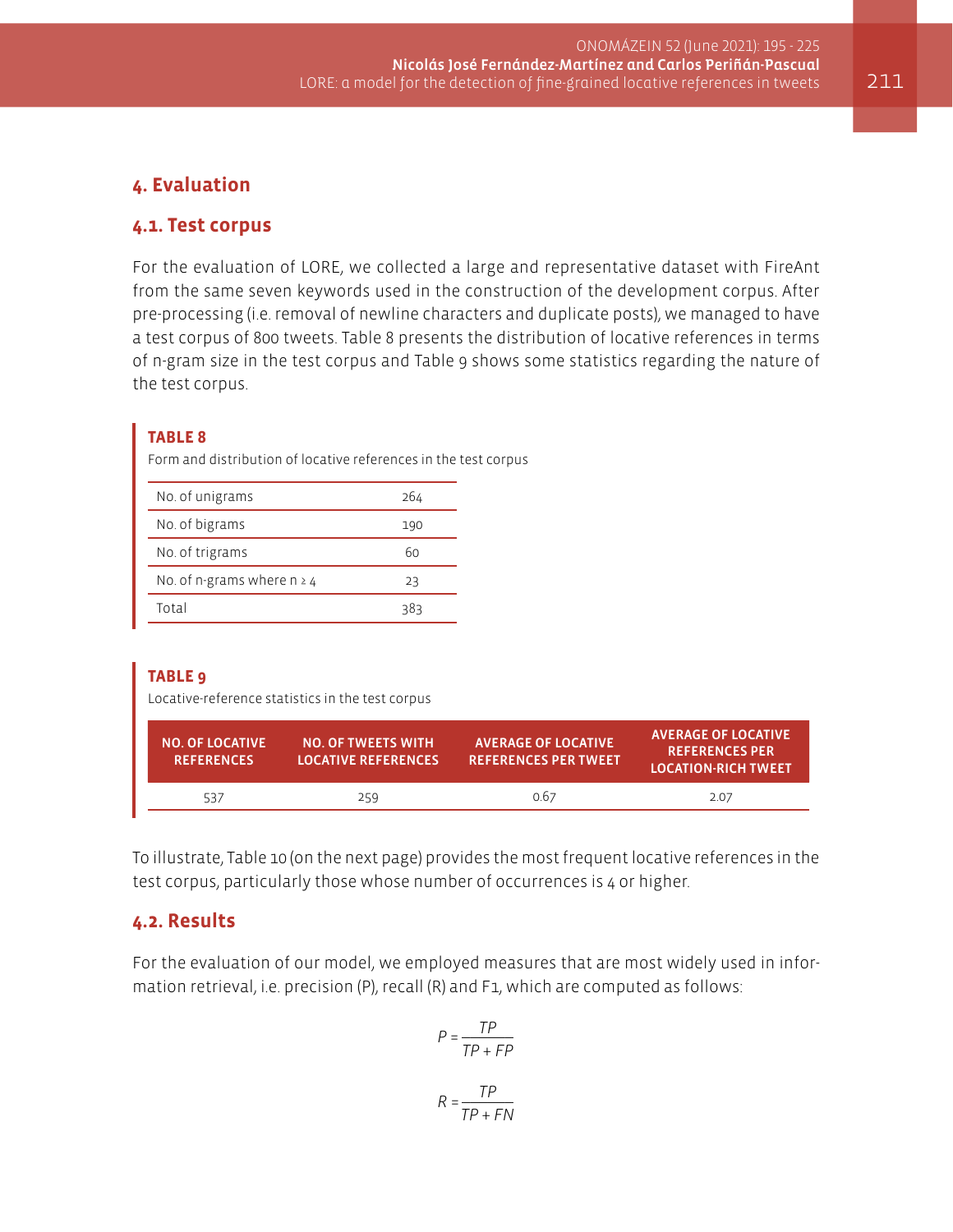$$
F1 = 2 * \frac{P * R}{P + R}
$$

where TP, FP and FN refer to the number of true positives, false positives and false negatives, respectively. F1 is the harmonic mean of precision and recall. These measures generate a score that ranges from 0 to 1.

The evaluation process was performed on the test corpus following the metrics presented above. We present the evaluation results on both a per-entity basis and a per-token basis (Gritta et al., 2018). On the one hand, the entity-based evaluation only considers full locative references as TP, being the commonest and strictest evaluation method for benchmarking NER systems (Jurafsky & Martin, 2020). On the other hand, the token-based evaluation works more leniently, since partial or inexact matches count not only as TP but also as either FP or FN; for example, it is FP when the extracted instance exceeds the boundaries of the locative reference (e.g. *OFF EAST COAST OF HONSHU* for *EAST COAST OF HONSHU*) and FN when the boundaries of the instance fall short (e.g. *Camino* for *Camino Pablo*). Table 11 shows the P, R and F1 scores of both types of evaluation on the test corpus (see the table on the next page).

As can be noted, the evaluation is performed on the two main modules, i.e. place-name search and linguistic processing, individually and in combination to observe their contributions in the performance of the system. The best results for each type of evaluation are highlighted in bold.

| <b>LOCATIVE REFERENCE</b> | <b>CATEGORY</b>                | <b>OCCURRENCES#</b> |
|---------------------------|--------------------------------|---------------------|
| Iran                      | Geopolitical entity (country)  | 20                  |
| India                     | Geopolitical entity (country)  | 11                  |
| Pulwama                   | Geopolitical entity (city)     | 6                   |
| San Bernadino             | Geopolitical entity (city)     | 5                   |
| 18                        | Traffic way                    | 5                   |
| Japan                     | Geopolitical entity (country)  | 5                   |
| M74                       | Traffic way                    | 5                   |
| New Zealand               | Geopolitical entity (country)  | 4                   |
| Grapevine                 | Geopolitical entity (city)     | 4                   |
| Pakistan                  | Geopolitical entity (country)  | 4                   |
| Sr <sub>4</sub> E         | Traffic way                    | 4                   |
| Kingston                  | Geopolitical entity (district) | 4                   |
| Balakot                   | Geopolitical entity (town)     | 4                   |
|                           |                                |                     |

#### **TABLE 10**

Most frequent locative references in the test corpus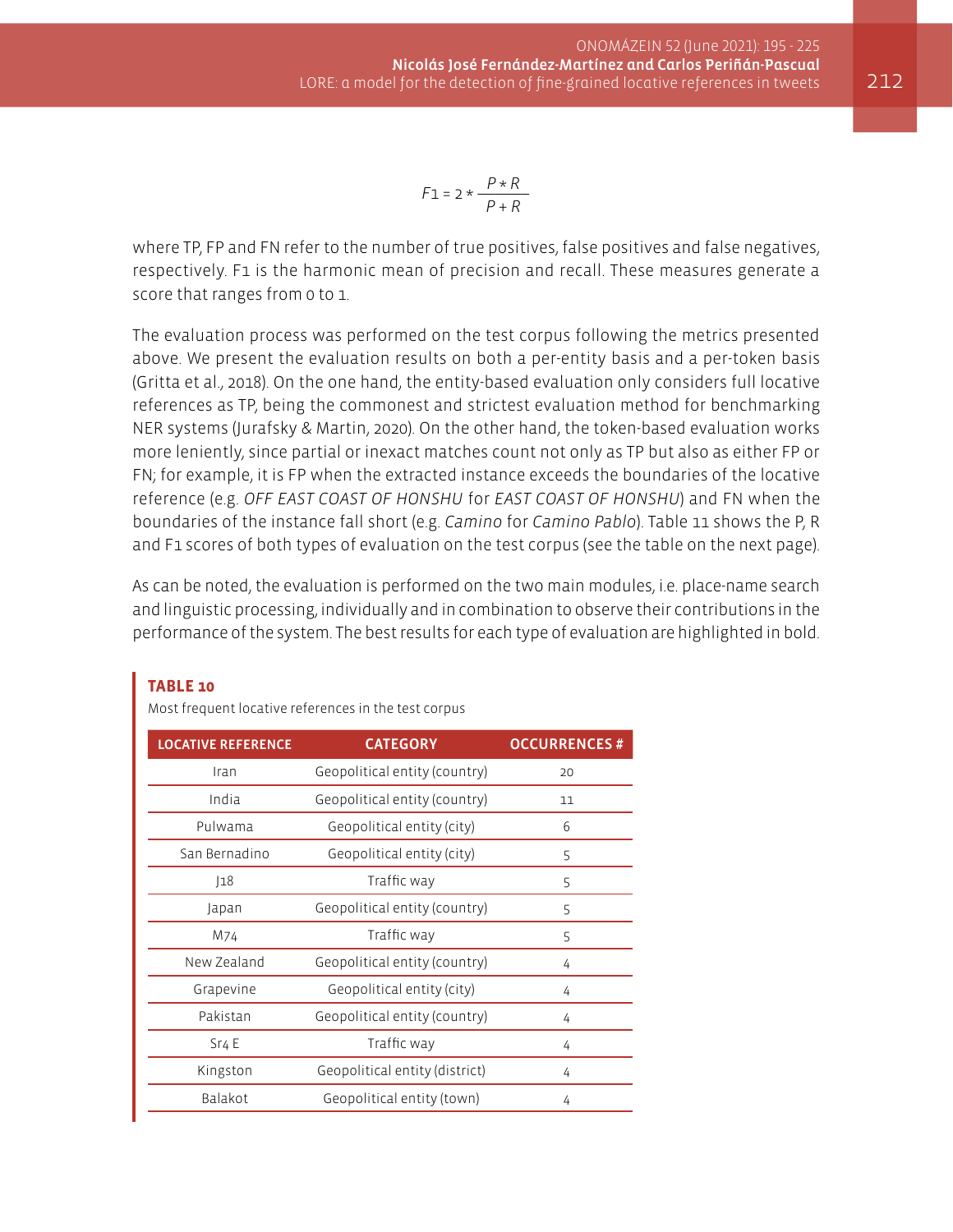#### **TABLE 11**

Evaluation of LORE

|                                           | <b>TOKEN-BASED EVALUATION.</b> |      |      | <b>ENTITY-BASED EVALUATION</b> |      |      |
|-------------------------------------------|--------------------------------|------|------|--------------------------------|------|------|
|                                           | p                              |      | F1   |                                |      | F1.  |
| Only with place-name search               | 0.84                           | 0.48 | 0.61 | 0.59                           | 0.40 | 0.47 |
| Only with linguistic processing           | 0.90                           | 0.56 | 0.69 | 0.86                           | 0.52 | 0.65 |
| Place-name search + linguistic processing | 0.85                           | 0.83 | 0.84 | 0.81                           | 0.81 | 0.81 |

We also compared the performance of our model against well-known open-source human language technology tools (e.g. Stanford CoreNLP, NLTK, spaCy and OpenNLP). For this experiment, we employed the same test corpus processed with the same computer hardware (i.e. i5-6200U @ 2.30 GHz with 2 cores and 8GB RAM). Before presenting the results of the performance tests, we provide a brief, technical description of the different tools:

- Stanford CoreNLP 3.9.2 is a Java suite of NLP tools, including the POS tagger, the NER and the parser, among others. The Stanford NER, which implements a probabilistic algorithm based on a Conditional Random Field linear classifier (Finkel et al., 2005)<sup>9</sup> , makes use of the labels PERSON, LOCATION and ORGANIZATION for named entities. The Stanford NER for English is trained on news corpora from CoNLL 2003, MUC 6 and MUC 7, ACE 2002 and additional data. In our experiment, we only considered LOCATION-labelled entities for the extraction of locative references.
- Natural Language Toolkit (NLTK) 3.4.4 is a Python library for a wide variety of NLP tasks, such as tokenization, lemmatization, POS tagging, chunking, NER, semantic tagging and parsing, among others (Bird, 2006)<sup>10</sup>. The NER module, which is based on a Maximum Entropy algorithm trained on the ACE corpus, employs the labels ORGANIZATION, PERSON, LOCATION, DATE, TIME, MONEY, PERCENT, FACILITY and GPE for named entities. For our experiment, the only relevant categories were FACILITY (for POIs), GPE (for geopolitical entities) and LOCATION for the remaining locative references.
- spaCy 2.1.6. is a widely used Python library for many advanced NLP tasks for software production (Honnibal & Montani, 2017)<sup>11</sup>. The NER component for English makes use of a deep-learning algorithm (i.e. Convolutional Neural Networks) trained on OntoNotes 5.0, a large corpus comprising various genres of text, e.g. news, telephone

<sup>9</sup> <https://sergey-tihon.github.io/Stanford.NLP.NET/>

<sup>10</sup> <http://nltk.org/>

<sup>11</sup> <https://spacy.io/>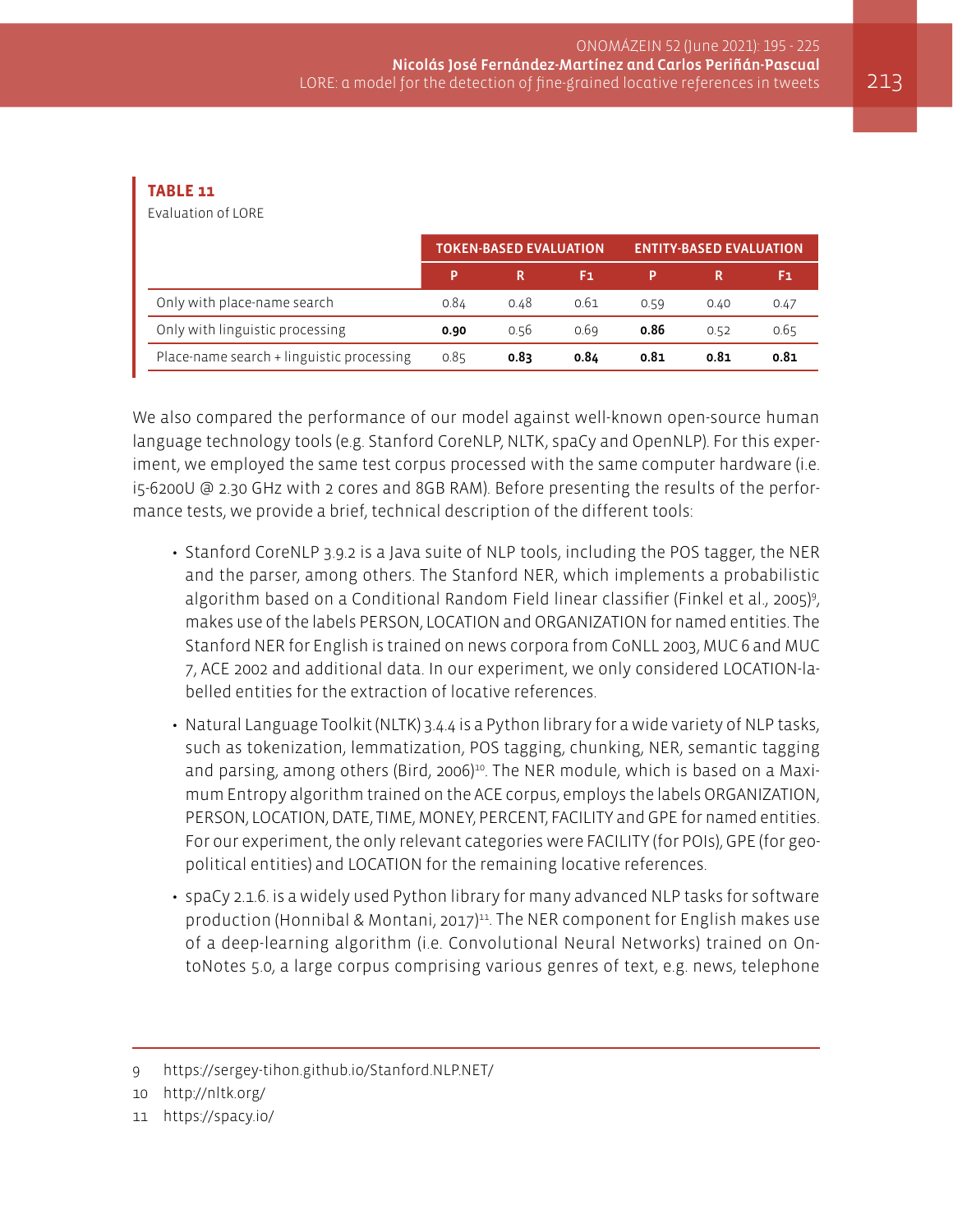speech, talk shows, etc. spaCy can recognize many named-entity types, of which we selected GPE (for geopolitical entities), FAC (for POIs) and LOC for the remaining locative references.

• OpenNLP is a C# tool for basic NLP tasks such as sentence splitting, tokenization, POS tagging, chunking or NE12. The NER component is based on a Maximum Entropy model trained on a variety of corpora, such as MUC6, MUC7, ACE, CONLL 2002 and CONLL 2003. The location types are DATE, LOCATION, MONEY, ORGANIZATION, PERCENTAGE, PERSON and TIME, of which LOCATION was the only one considered in our experiment.

Table 12 and Table 13 display the results of the performance tests in terms of token- and entity-based evaluation (i.e. P, R and F1) and processing speed, respectively.

| Evaluation of NER systems |                               |      |      |                                |      |      |  |
|---------------------------|-------------------------------|------|------|--------------------------------|------|------|--|
|                           | <b>TOKEN-BASED EVALUATION</b> |      |      | <b>ENTITY-BASED EVALUATION</b> |      |      |  |
| <b>NER SYSTEM</b>         | P                             | R    | F1   | P                              | R    | F1   |  |
| LORE                      | 0.85                          | 0.83 | 0.84 | 0.81                           | 0.81 | 0.81 |  |
| Stanford NER              | 0.89                          | 0.42 | 0.57 | 0.79                           | 0.37 | 0.50 |  |
| <b>NLTK</b>               | 0.55                          | 0.29 | 0.38 | 0.43                           | 0.24 | 0.31 |  |
| spaCy                     | 0.75                          | 0.33 | 0.46 | 0.66                           | 0.28 | 0.39 |  |
| OpenNLP                   | 0.73                          | 0.27 | 0.40 | 0.56                           | 0.21 | 0.30 |  |

#### **TABLE 12**

Evaluation of NER systems

#### **TABLE 13**

Processing speed of NER systems

| <b>NER SYSTEM</b> | <b>PROCESSING SPEED (MM:SS.SSS)</b> |
|-------------------|-------------------------------------|
| LORE              | 00:08.695                           |
| Stanford NFR      | 00:09.822                           |
| NI TK             | 00:10.886                           |
| spaCy             | 00:12.151                           |
| OpenNLP           | 03:35.100                           |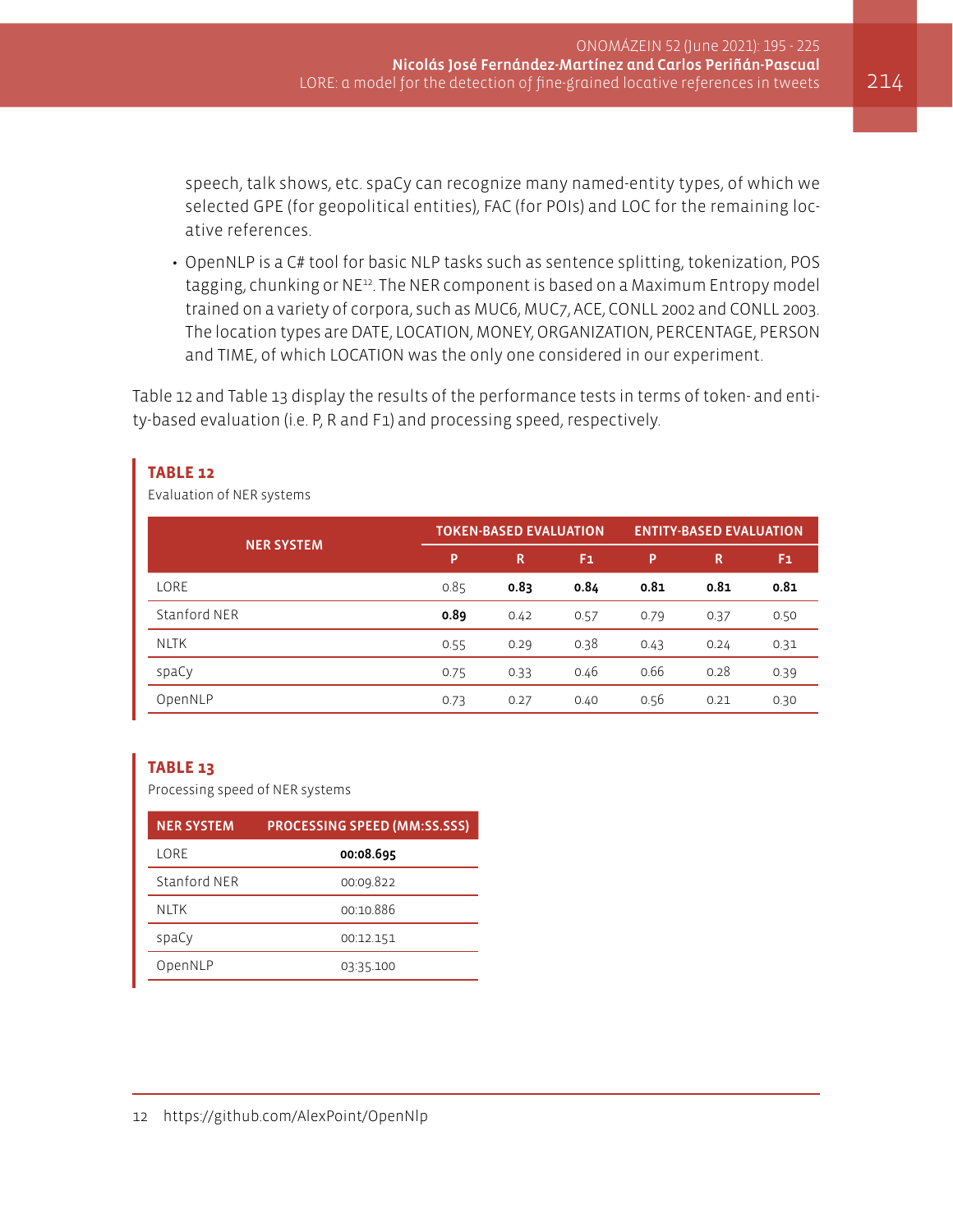# **4.3. Discussion**

LORE performs better when the place-name search and linguistic processing modules are integrated (Table 11), which also contributes to outperform other NER systems (Table 12). On the one hand, the place-name search module helped improve R, although it had a slight impact on the number of FPs. On the other hand, the regex-based lexico-syntactic rules with the help of the location-indicative noun dataset helped identify not only complex locative references but also specific POIs and traffic ways that typically go unnoticed, as illustrated in (12), (13) and (14).

- (12) Cleared: Motor Vehicle Accident HARTFORD #I84 West 0.02 miles before Exit 51 (I-91NB) at 4/11/2019 10:56:03 AM
- (13) Extremist Pleads Guilty to Planning Mass Shooting Attack at Texas Mall
- (14) South LA 13219 S Penrose Ave \*\*Hit and Run No Injuries\*\*

It is noteworthy that the linguistic-processing stage alone achieved the highest P but the lowest R, since it cannot retrieve locative references if not signaled by markers. In fact, this behavior is in line with the results typically achieved by rule-based NER systems. For example, most geopolitical entities in hashtags did not provide any location-signaling clue for regex-based rules, so only the place-name search module could detect them, as in (15), (16) and (17).

- (15) #Incident #Ottawa #HWY417 WB at Metcalfe St (IC 119A), 2 left lanes […]
- (16) CLEAR #BCHwy10 EB vehicle incident at #BCHwy91 overpass. #DeltaBC
- (17) Accident with injury in #EastBatonRouge on Airline SB at I 12 #traffic

Only with the integration of both modules, the system achieved a trade-off between P and R.

Finally, with respect to the evaluation results of the other NER systems (Table 12 and Table 13), we can conclude that:

- LORE became one of the best systems in relation to P, being the best in the entity-based evaluation;
- LORE clearly outperformed in R and F1, and
- the processing speed of LORE surpassed the others by a few seconds.

There was clear evidence that the low scores in R and F1 provided by the other NER systems was due to a lack of granularity which was not able to adequately address the full semantics of locative references. In other words, although they excelled in the identification of place names such as geopolitical entities (mainly towns, cities and countries), many could not sat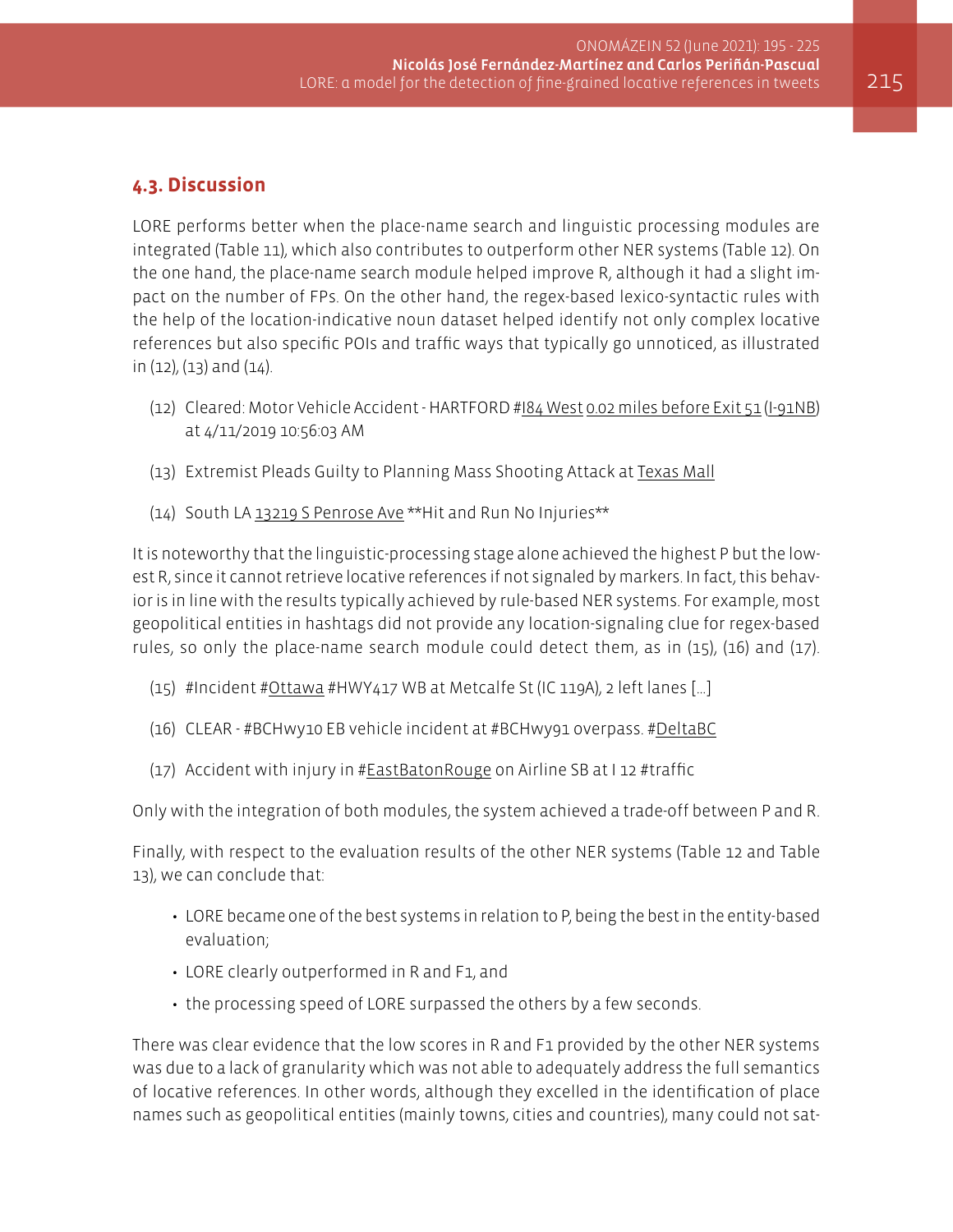isfactorily (a) detect most natural geographic references, POIs and traffic ways, nor (b) cope with the complexity of wide-range locative references.

# **4.4. Analysis of errors**

We also analyzed the commonest sources of error in our model (i.e. place-name search together with linguistic processing), providing an explanation of their occurrence as well as some possible solutions and alternatives that we leave for future research. The automated process of locative-reference detection made errors of omission and errors of commission. An error of omission occurred every time the model failed to detect a true locative reference, whereas an error of commission occurred every time the model retrieved an instance that was actually not a locative reference.

# **4.4.1. Errors of omission**

After applying the population-size filter, the place-name dataset became a simplified version of the GeoNames database. However, this decision increased the number of FNs, particularly when lexico-syntactic rules were not effective in the linguistic processing stage. This was the case of (18), where *Indinapuram* was not detected as an instance of geopolitical entity.

(18) @MORTHRoadSafety Pls consider asking the #NHAI to close the central verge on #NH24 between #Indirapuram and […]

Obviously, making use of the whole GeoNames database could have decreased the number of FNs and, therefore, recall could have increased, but at the expense of many more cases of FP, which could have dramatically affected precision. Considering the benefit-cost ratio, we opted for the population-size restriction.

Another source of error has to do with misspellings or lack of capitalization of proper nouns, e.g. in (19).

(19) 00:36 Magpie Swamp Rd/mingbool Rd, Pleasant Park - Tree Down going (one appliance, CFS region 5)

In these cases, proper nouns were labelled as common nouns by the Stanford POS tagger, but a key feature of all locative references is that they must contain at least one proper noun. Therefore, the system could not avoid these cases of FNs, which are highly dependent on the performance of third-party POS taggers. Additionally, we tried to use SymSpell for text normalization<sup>13</sup>, which a priori could enhance the performance of the POS tagger and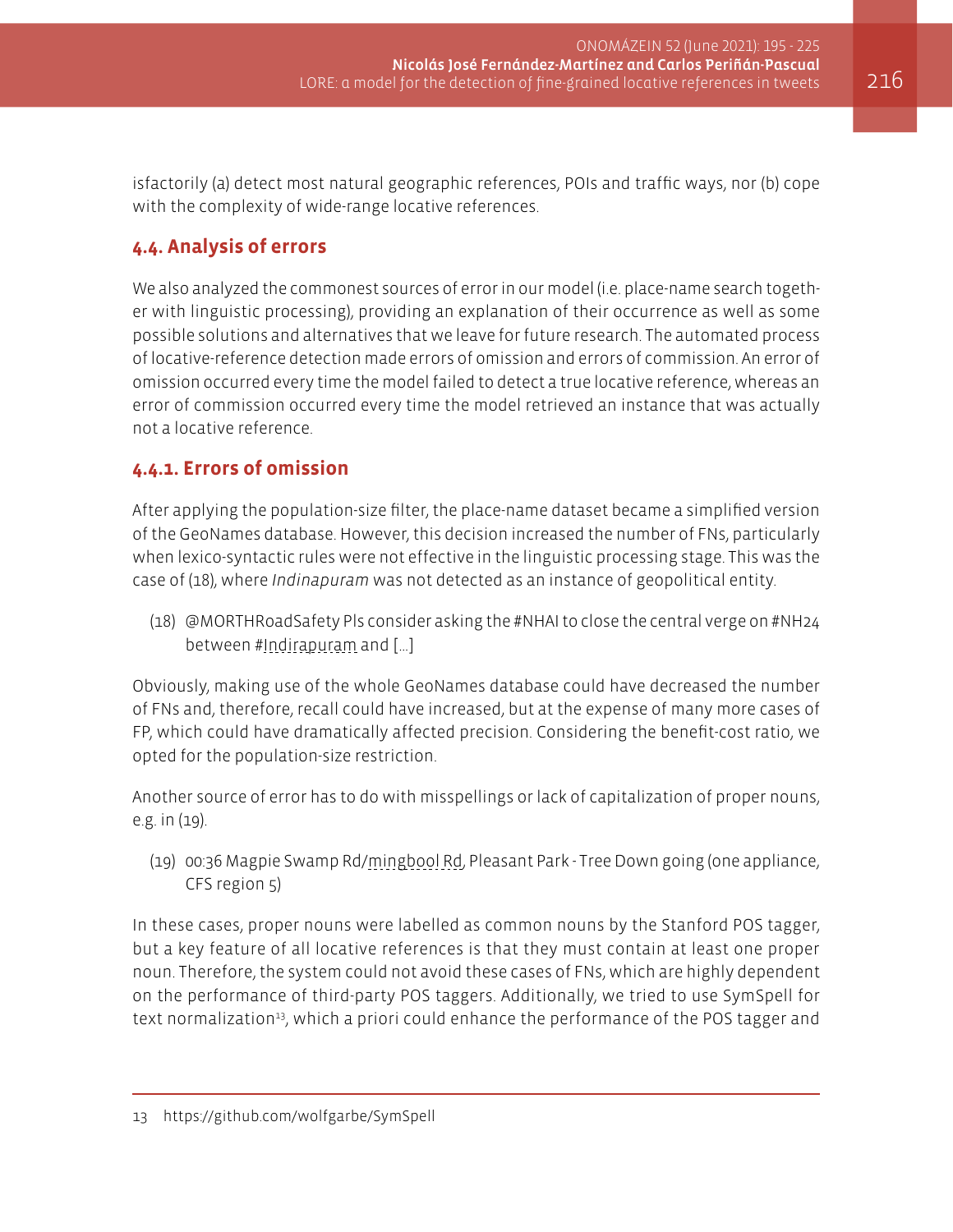thus avoid missing locative references. However, we soon realized that processing became 3 times slower. Therefore, considering again the benefit-cost ratio, we preferred not to perform text normalization. Perhaps by using a Twitter-specific POS tagger, we could reduce the number of FNs with no impact on the processing speed of the model, but this is an issue for future research.

Finally, despite not being present in our test corpus, we are aware of the existence of complex locative expressions other than those containing locative markers and/or location-indicative nouns. For example, this is the case of coordinated locative references (e.g. *in the US and the UK*, *between Madrid and Barcelona*, etc.) and other more complex locative expressions (e.g. *close to London but not far away from Croydon*). In fact, this is a quite challenging issue. However, it presents problems to the current model, because the linguistic patterns that underlie such locative references are so obscure that rule formalization does not seem to be a manageable task. A syntactic parser helps delimit the phrasal boundaries of locative references, but we realized that it dramatically slowed down the system and did not offer much improvement. For now, locative references found in such complex expressions can be identified individually.

# **4.4.2. Errors of commission**

On the one hand, the place-name dataset is prone to overmatching. For example, in (20) the pet name *Nemo* was wrongly identified as a locative reference, since it is also the name of some populated places in Liberia, Mozambique and USA<sup>14</sup>.

(20) Happy #NationalPetDay and I really miss my Nemo (cat) passed away in car accident […]

Despite our efforts to mitigate FPs by leveraging stopword lists and different lexico-syntactic rules in either of the two modules, we blame most cases of FP on the performance of the Stanford POS tagger, which sometimes considered common nouns and other parts of speech to be proper nouns because of wrong capitalization patterns. This is illustrated in examples (21) and (22).

- (21) y'ALL THIS AU IS SPOT ON!!! IT'S SO BEAUTIFULLY MADE I CRIED OMGGGGGGGGGGGGG
- (22) @MckarloFernan Honestly go awf fam ???? if the put cheese in by accident next time call me and I'll eat it for you LOL

<sup>14</sup> <https://www.geonames.org/2274775/nemo.html>, <https://www.geonames.org/1032172/nemo.html> and [https://www.geonames.org/4714030/nemo.html,](https://www.geonames.org/4714030/nemo.html) respectively.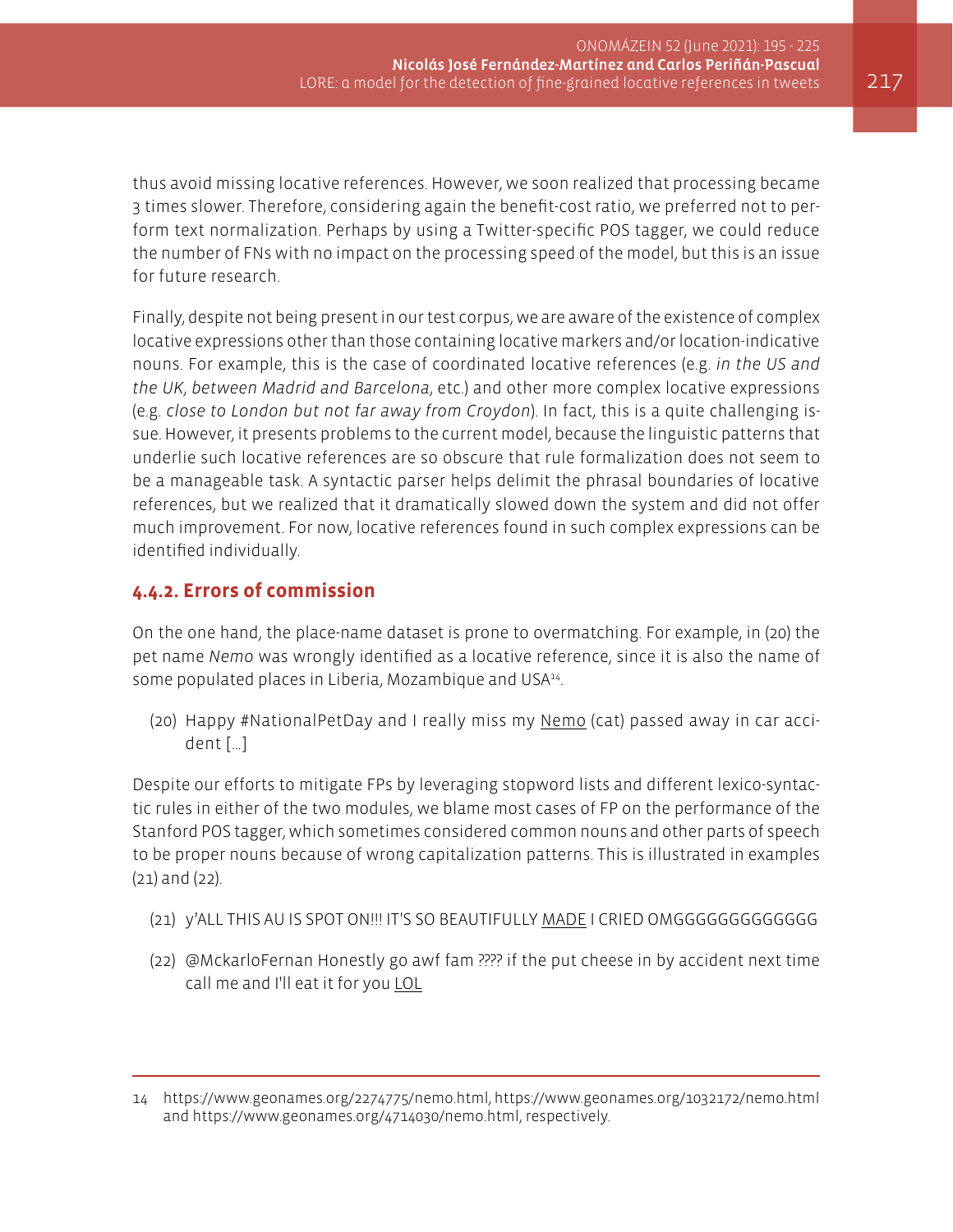MADE and LOL were mislabelled as locative references in (21) and (22), respectively, because Made is a Dutch and also an Indonesian village<sup>15</sup> and Lol is one of the states of South Sudan<sup>16</sup>. The false locative references in (21) and (22) can be explained by the confluence of three consecutive factors: (a) they were first captured in the place-name dataset, (b) they were tagged as proper nouns and finally (c) they bypassed the regex-based rules and the stopword filtering.

On the other hand, the location-indicative noun dataset also led to the extraction of false locative references, as in (23), (24) and (25).

- (23) @BrianBLevinson I like how they list Lief Green next to Jim Greenleaf. No way that was by accident.
- (24) @manishinsha93: #RoadSafetyInitiativeByDSS Saint Dr. MSG has come up with the initiative to tie reflector belts on the stray animals
- (25) CLEARED HUDSON VALLEY: Slow traffic […]

In (23), the location-indicative noun *green*, which denotes an area of land covered with grass, mismatched *Green* in the tweet and, since the system found that the previous word was a proper noun, *Lief Green* was extracted as a locative reference. In (24), *dr* mismatched the abbreviation of the location-indicative noun *drive*, which is the same as that of *doctor*, and all the preceding words were wrongly taken as proper nouns. In (25), the location boundary was wrongly delimited, because *CLEARED* was tagged as proper noun. Therefore, POS mistagging raised this type of errors.

Finally, other source of error had to do with the lexico-syntactic rules in the linguistic-processing module, which caused the wrong retrieval of sequences containing address numbers, as illustrated in (26).

(26) @thatpreacha: @TalbertSwan The 1st church burned, everyone thought it could have been an accident. After the 2nd church burned, deacons.

# **5. Conclusions**

The extraction of geolocation information from Twitter is a key part in intelligent systems for emergency and crisis management services. For example, the location dimension is crit-

<sup>15</sup> <https://www.geonames.org/2751272/made.html> and [https://www.geonames.org/6407244/made.](https://www.geonames.org/6407244/made.html) [html,](https://www.geonames.org/6407244/made.html) respectively.

<sup>16</sup> <https://www.geonames.org/11550548/lol.html>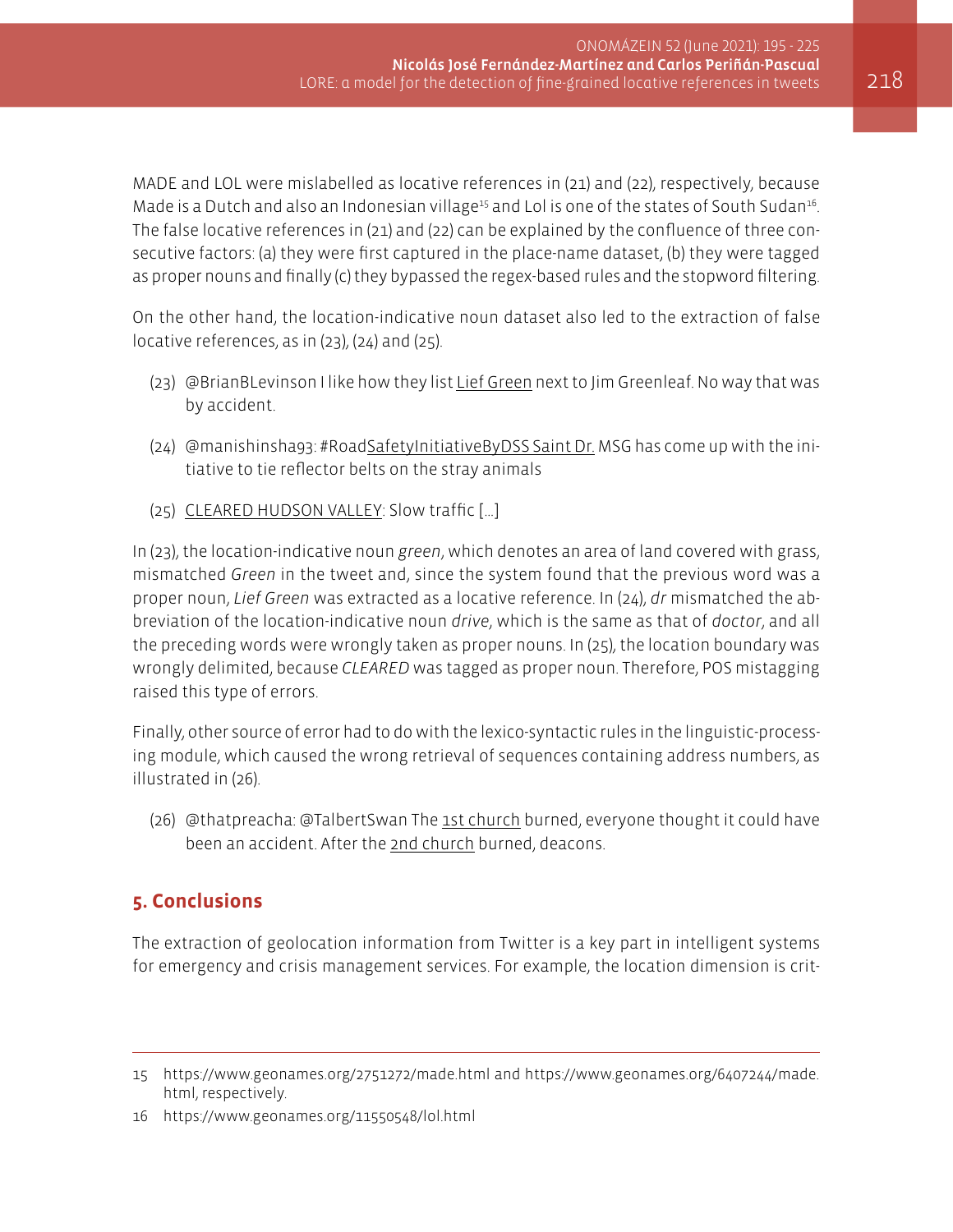ical for raising situation awareness of disaster events and understanding their impact, i.e. where the incident happened, what areas were affected and where people are in need of help. Extracting such critical information from tweets could help emergency responders allocate material and human resources more effectively.

With respect to geographic information retrieval, and particularly to geoparsing, this article presented LORE, a model that exploits rich linguistic knowledge together with different NLP techniques to detect locative references in tweets. In particular, the integration of lexically rich datasets with text-processing tasks (e.g. tokenization and POS tagging) and regex-based rules helped identify coarse-grained locations such as cities, towns and countries as well as fine-grained locations such as addresses, buildings, roads, landforms, etc. LORE can also extract complex locative references, made up of any location-indicative word(s) and/or locative marker(s) accompanying a given place name. This semantic granularity constitutes in itself a great qualitative advantage over current NER models. In addition, our experiments demonstrated that LORE outperforms state-of-the-art approaches not only in precision but also in recall.

The architecture of LORE, which consists of two primary modules (i.e. place-name search and linguistic processing), is able to provide similar performance with any collection of tweets about any domain. Moreover, its modularity facilitates the adaptation of our model to other languages, making it ideal for multilingual contexts. In fact, we are currently conducting research to provide support not only to English but also to French, Italian and Spanish, constructing language-specific components (i.e. lexical datasets and rules) by means of semi-automatic methods. Finally, another issue for future research is to enhance POS tagging. Since our model relies on proper nouns to delimit locative references, a Twitter-specific POS tagger could help not only recognize many locative references that go unnoticed due to wrongly assigned POS tags but also discard words that are mislabelled as proper nouns.

# **6. Acknowledgements**

Financial support for this research has been provided by the Spanish Ministry of Science, Innovation and Universities [grant number RTC 2017-6389-5], and the European Union's Horizon 2020 research and innovation program [grant number 101017861: project SMARTLAGOON]. We also thank Universidad de Granada for their financial support to the first author through the *Becas de Iniciación para estudiantes de Máster 2018 del Plan Propio de la UGR*.

# **7. Bibliographic references**

ANTHONY, Laurence, and Claire HARDAKER, 2017: FireAnt (version 1.1.4) [Computer Software], Tokyo: Waseda University [<https://www.laurenceanthony.net/software>].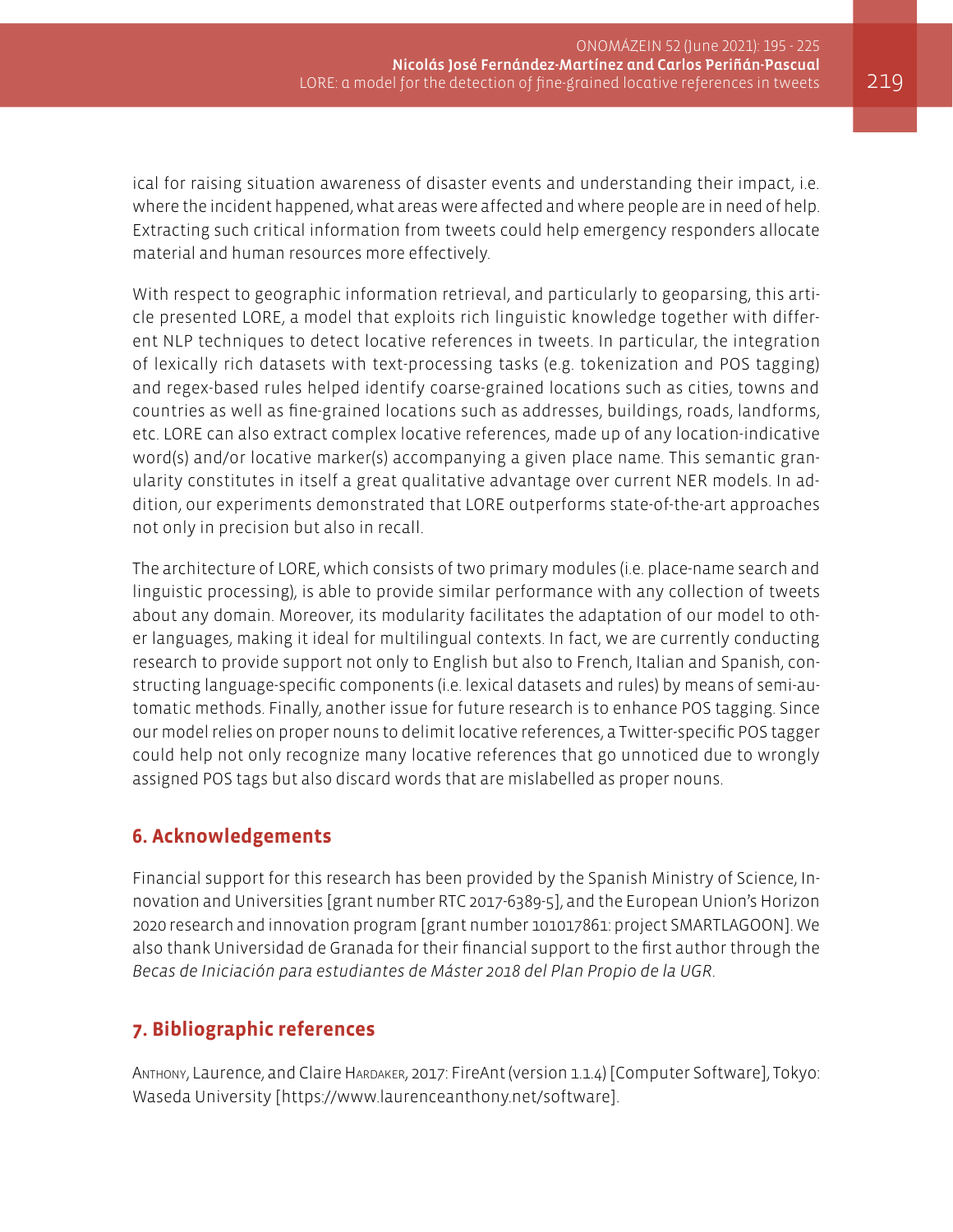Acheson, Elise, Stefano de Sabbata and Ross S. Purves, 2017: "A quantitative analysis of global gazetteers: Patterns of coverage for common feature types", *Computers, Environment and Urban Systems* 64, 309-320.

Aguilar, Gustavo, Suraj Maharjan, Adrian Pastor López Monroy and Thamar Solorio, 2018: "A multitask approach for named entity recognition in social media data" in *Proceedings of the 3rd Workshop on Noisy User-generated Text*, Copenhagen: Association for Computational Linguistics, 148-153.

Ahlers, Dirk, 2013: "Assessment of the accuracy of GeoNames gazetteer data" in *Proceedings of the 7th Workshop on Geographic Information Retrieval* - GIR '13, 74-81.

AL-OLIMAT, Hussein S., Krishnaprasad THIRUNARAYAN, Valerie SHALIN and Amit SHETH, 2018: "Location name extraction from targeted text streams using gazetteer-based statistical language models" in *Proceedings of the 27th International Conference on Computational Linguistics*, Association for Computational Linguistics, 1986-1997.

Alex, Beatrice, Clare Llewellyn, Claire Grover, Jon Oberlander and Richard Tobin, 2016: "Homing in on Twitter users: Evaluating an enhanced geoparser for user profile locations" in *Proceedings of the 2016 International Conference on Language Resources and Evaluation*, 3936-3944.

Avvenuti, Marco, Stefano Cresci, Leonardo Nizzoli and Maurizio Tesconi, 2018: "Geoparsing and geotagging with machine learning on top of linked data" in *Proceedings of the 15th Extended Semantic Web Conference*, 17-32.

Barrière, Caroline, 2016: *Natural Language Understanding in a Semantic Web Context*, Cham: Springer, 23-38.

Bird, Steven, 2006: "NLTK: The Natural Language Toolkit" in *Proceedings of the COLING/ ACL 2006 Interactive Presentation Sessions*, Sidney: Association for Computational Linguistics, 69-72.

Cheng, Zhiyuan, James Caverlee and Kyumin Lee, 2010: "You are where you tweet: A content-based approach to geo-locating Twitter users" in *Proceedings of the 19th ACM International Conference on Information and Knowledge Management*, 759-768.

Chong, Wen-Haw, and Ee-Peng Lim, 2018: "Exploiting user and venue characteristics for finegrained tweet geolocation", *ACM Transactions on Information Systems* 36 (3), 1-34.

Crooks, Andrew, Arie Croitoru, Anthony Stefanidis and Jacek Radzikowski, 2013: "#Earthquake: Twitter as a distributed sensor system", *Transactions in GIS* 17 (1), 124-147.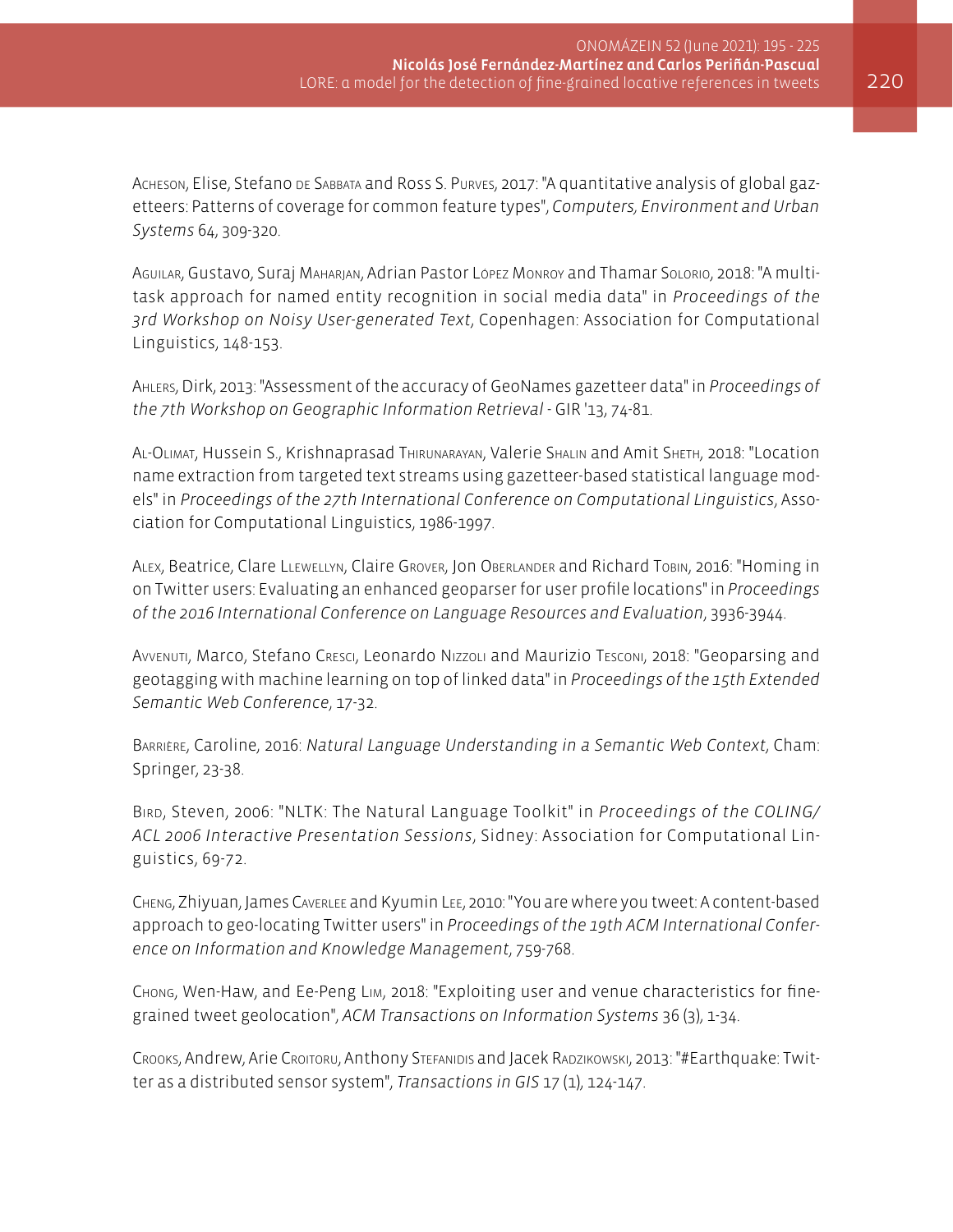DE BRUIJN, Jens A., Hans de Moel, Brenden Jongman, Jurjen Wagemaker and Jeroen C.J.H. Aerts, 2018: "TAGGS: Grouping tweets to improve global geoparsing for disaster response", *Journal of Geovisualization and Spatial Analysis* 2 (2), 1-14.

DI Rocco, Laura, Davide Buscaldi, Michela BERTOLOTTO, Barbara CATANIA and Giovanna Guerrini, 2019: "The role of geographic knowledge in sub-city level geolocation" in *Proceedings of the 34th ACM/SIGAPP Symposyum on Applied Computing*, Limassol, 1-7.

DREDZE, Mark, Michael J.Paul, Shane Bergsma and Hieu Tran, 2013: "Carmen: A twitter geolocation system with applications to public health" in *Proceedings of the AAAI 2013 Workshop on Expanding the Boundaries of Health Informatics Using Artificial Intelligence*, 20-24.

DUGAS, Fabrice, and Eric Nichols, 2016: "DeepNNNER: Applying BLSTM-CNNs and extended lexicons to named entity recognition in tweets" in *Proceedings of the 2nd Workshop on Noisy User-generated Text (WNUT)*, Osaka, 178-187.

Dutt, Ritam, Kaustubh Hiware, Avijit Ghosh and Rameshwar Bhaskaran, 2018: "SAVITR: A system for real-time location extraction from microblogs during emergencies" in *Proceedings of the 2018 Web Conference Companion*, Lyon, 1643-1649.

Espinosa, Kurt Junshean, Riza Batista-Navarro and Sophia Ananiadou, 2016: "Learning to recognise named entities in tweets by exploiting weakly labelled data" in *Proceedings of the 2nd Workshop on Noisy User-generated Text (WNUT)*, Osaka, 153-163.

Fellbaum, Christiane (ed.), 1998: *WordNet: An electronic lexical database*, Cambridge, MA: MIT Press.

Finkel, Jenny Rose, Trond Grenager and Christopher Manning, 2005: "Incorporating non-local information into information extraction systems by Gibbs sampling", *Proceedings of the 43rd Annual Meeting on Association for Computational Linguistics - ACL '05* (1995), 363-370.

Gelernter, Judith, and Shilpa Balaji, 2013: "An algorithm for local geoparsing of microtext", *GeoInformatica* 17 (4), 635-667.

Gerguis, Michel Naim, Cherif Salama and M. Watheq El-Kharashi, 2016: "ASU: An experimental study on applying deep learning in twitter named entity recognition" in *Proceedings of the 2nd Workshop on Noisy User-generated Text (WNUT)*, Osaka, 188-196.

Ghahremanlou, Lida, Wanita Sherchan and James A. Thom, 2014: "Geotagging Twitter messages in crisis management", *Computer Journal* 58 (9), 1937-1954.

Gonzalez-Paule, Jorge David, Yeran Sun and Yashar H, 2019: "On fine-grained geolocalisation of tweets and real-time traffic incident detection", *Information Processing and Management* 56 (3), 1-14.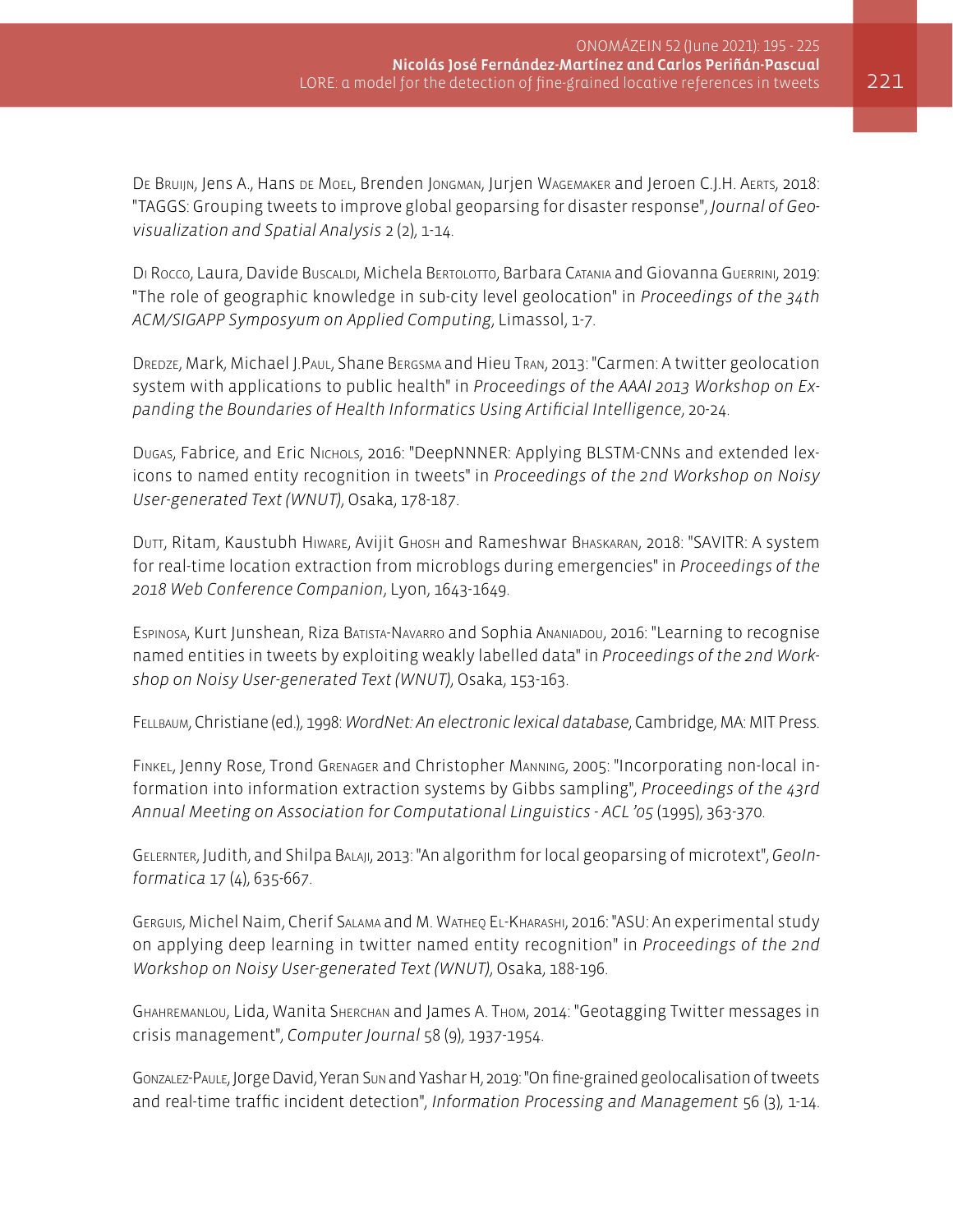Goyal, Archana, Vishal Gupta and Manish Kumar, 2018: "Recent named entity recognition and classification techniques: A systematic review", *Computer Science Review* 29, 21-43.

Gritta, Milan, Mohammad Taher Pilehvar and Nigel Collier, 2020: "A pragmatic guide to geoparsing evaluation", *Language Resources and Evaluation* 54 (3), 683-712

GRITTA, Milan, Mohammad Taher PILEHVAR, Nut LIMSOPATHAM and Nigel COLLIER, 2018: "What's missing in geographical parsing?", *Language Resources and Evaluation* 52 (2), 603-623.

HAN, Bo, Paul Cook and Timothy BALDWIN, 2014: "Text-based Twitter user geolocation prediction", *Journal of Artificial Intelligence Research* 49, 451-500.

Han, Bo, Antonio Jimeno-Yepes, Andrew Mackinlay and Qiang Chen, 2014: "Identifying Twitter location mentions" in *Proceedings of the Australasian Language Technology Association Workshop 2014*, Melbourne, 157-162.

HERNANDEZ-SUAREZ, Aldo, Gabriel SANCHEZ-PEREZ, Karina Toscano-MEDINA, Hector PEREZ-MEANA, JOSE PORtillo-Portillo, Victor Sanchez-And-Luis and Luis Javier García-Villalba, 2019: "Using Twitter data to monitor natural disaster social dynamics: A recurrent neural network approach with word embeddings and kernel density estimation", *Sensors* 19 (7), 1-22.

Herskovits, Annette, 1985: "Semantics and pragmatics of locative expressions", *Cognitive Science* 9 (3), 341-378.

Hoang, Thi Bich Ngoc, and Josiane Mothe, 2018: "Location extraction from tweets", *Information Processing and Management* 54 (2), 129-144.

Honnibal, Matthew, and Ines Montani, 2017: spaCy 2 [Computer Software], [<https://spacy.io>].

Ikawa, Yohei, Maja Vukovic, Jakob Rogstadius and Akiko Murakami, 2016: "Location-based insights from the social web" in *Proceedings of the 22nd International Conference on World Wide Web*, Rio de Janeiro, 1013-1016.

Imran, Muhammad, Carlos Castillo, Fernando Diaz and Sarah Vieweg, 2014: "Processing social media messages in mass emergency: A survey", *ACM Computing Surveys* 47 (4), 1-38.

Inkpen, Diana, Ji Liu, Atefeh Farzindar, Farzaneh Kazemi and Diman Ghazi, 2017: "Location detection and disambiguation from twitter messages", *Journal of Intelligent Information Systems* 49 (2), 237-253.

Jongman, Brenden, Jurjen Wagemaker, Beatriz Romero and Erin de Perez, 2015: "Early flood detection for rapid humanitarian response: Harnessing near real-time satellite and Twitter signals", *IS-PRS International Journal of Geo-Information* 4 (4), 2246-2266.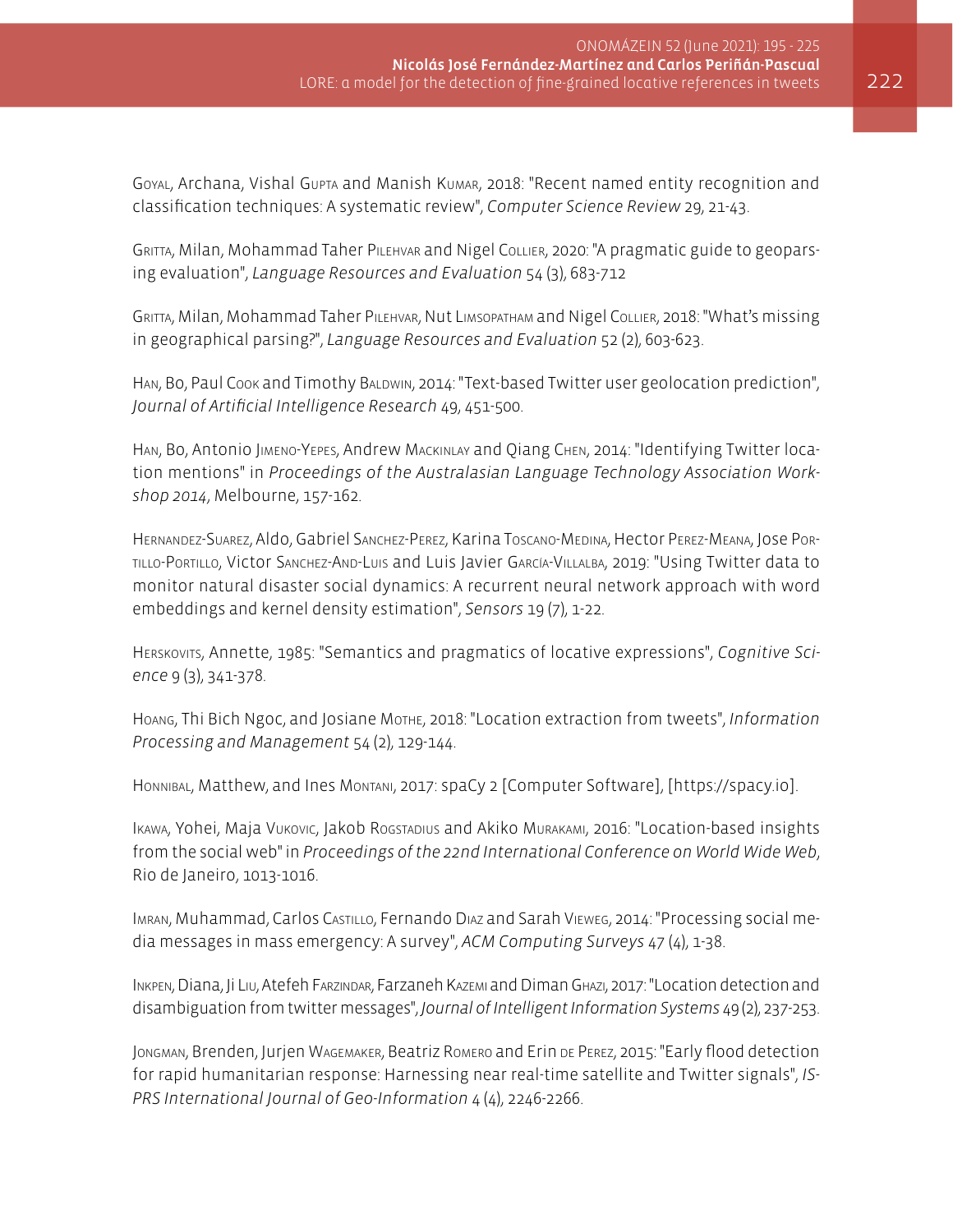Jurafsky, Daniel, and James H. Martin (3rd ed. draft), 2020: *Speech and Language Processing*  [<https://web.stanford.edu/~jurafsky/slp3/>].

Karimzadeh, Morteza, Scott Pezanowski, Alan M. MacEachren and Jan O. Wallgrün, 2019: "GeoTxt: A scalable geoparsing system for unstructured text geolocation", *Transactions in GIS* 23 (1), 118-136.

Khodabandeh-Shahraki, Zahra, Afsaneh Fatemi, and Hadi Tabatabaee Malazi, 2019: "Evidential fine-grained event localization using Twitter", *Information Processing and Management* 56 (6), 102045.

Kumar, Abhinav, and Jyoti Prakash Singh, 2019: "Location reference identification from tweets during emergencies: A deep learning approach", *International Journal of Disaster Risk Reduction* 33, 365-375.

Leidner, Jochen, and Michael Lieberman, 2011: "Detecting geographical references in the form of place names and associated spatial natural language", *SIGSPATIAL Special* 3 (2), 5-11.

Li, Chenliang, and Aixin Sun, 2014: "Fine-grained location extraction from tweets with temporal awareness" in *Proceedings of the 37th International ACM SIGIR Conference on Research & Development In Information Retrieval*, 43-52.

Li, Wen, Pavel SERDYUKOV, Arjen P. DE VRIES, Carsten EICKHOFF and Martha LARSON, 2011: "The where in the tweet" in *Proceedings of the 20th ACM International Conference on Information and Knowledge Management*, 2473-2476.

Limsopatham, Nut, and Nigel Collier, 2016: "Bidirectional LSTM for named entity recognition in Twitter messages" in *Proceedings of the 2nd Workshop on Noisy User-generated Text (WNUT)*, Osaka, 145-152.

Lingad, John, Sarvnaz Karimi and Jie Yin, 2013: "Location extraction from disaster-related microblogs" in *Proceedings of the 22nd International Conference on World Wide Web*, 1017-1020.

Liu, Fei, Maria Vasardani and Timothy Baldwin, 2014: "Automatic identification of locative expressions from social media text" in *Proceedings of the 4th International Workshop on Location and the Web*, Shangai, 9-16.

Liu, Xiaohua, Shaodian Zhang, Furu Wei and Ming Zhou, 2011: "Recognizing named entities in tweets" in *Proceedings of the 49th Annual Meeting of the Association for Computational Linguistics*, Portland, 359-367.

Malmasi, Shervin, and Mark Dras, 2016: "Location mention detection in tweets and microblogs" in Kôiti Hasida and Ayu Purwarianti (eds.): *Communications in Computer and Information Science* (vol. 593), Singapore: Springer, 123-134.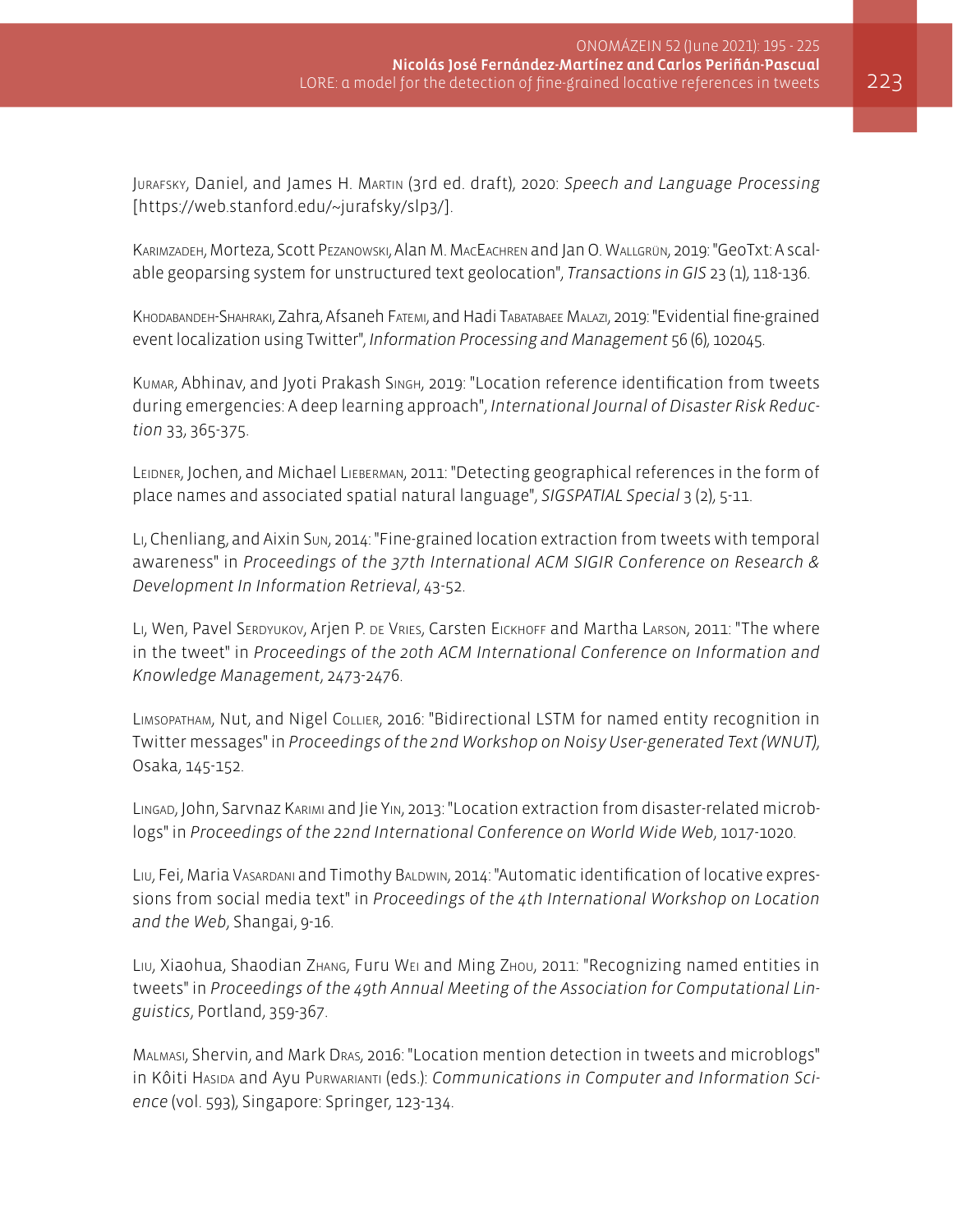Martínez-Rojas, María, María del Carmen Pardo-Ferreira and Juan Carlos Rubio-Romero, 2018: "Twitter as a tool for the management and analysis of emergency situations: A systematic literature review", *International Journal of Information Management* 43, 196-208.

MIDDLETON, Stuart E., Giorgos Kordopatis-Zilos, Symeon Papadopoulos and Yiannis Kompatsiaris, 2018: "Location extraction from social media", *ACM Transactions on Information Systems* 36 (4), 1-27.

MIDDLETON, Stuart E., Lee MIDDLETON and Stefano MODAFFERI, 2014: "Real-time crisis mapping of natural disasters using social media", *IEEE Intelligent Systems* 29 (2), 9-17.

Miller, George A., 1995: "WordNet: A lexical database for English", *Communications of the ACM*  38 (11), 39-41.

Miyazaki, Taro, Trevor Cohn and Timothy Baldwin, 2018: "Twitter geolocation using knowledge-based methods" in *Proceedings of the 2018 EMNLP Workshop W-NUT: The 4th Workshop on Noisy User-generated Text*, 7-16.

Murthy, Dhiraj, 2018: *Twitter: Social Communication in the Twitter Ag*e (2nd ed.), Cambridge: Polity Press.

Periñán-Pascual, Carlos, and Francisco Arcas-Túnez, 2017: "A knowledge-based approach to social sensors for environmentally-related problems" in Cesar Analide and Pankoo Kim (eds.): *Intelligent Environments 2017*, Amsterdam: IOS Press, 49-58.

Periñán-Pascual, Carlos, and Francisco Arcas-Túnez, 2018: "The analysis of tweets to detect natural hazards" in Ioannis Chatzigiannakis, Yoshito Tobe, Paulo Novais and Oliver Amft (eds.): *Intelligent Environments 2018*, Amsterdam: IOS Press, 87-96.

Periñán-Pascual, Carlos, and Francisco Arcas-Túnez, 2019: "Detecting environmentally-related problems on Twitter", *Biosystems Engineering* 177, 31-48.

PRIEDHORSKY, Reid, Aron CULOTTA and Sara Y. DEL VALLE, 2014: "Inferring the origin locations of tweets with quantitative confidence" in *Proceedings of the 17th ACM Conference on Computer Supported Cooperative Work & Social Computing*, 1523-1536.

PURVES, ROSS S., Paul CLOUGH, Christopher B. JONES, Mark H. HALL and Vanessa MURDOCK, 2018: "Geographic information retrieval: Progress and challenges in spatial search of text", *Foundations and Trends in Information Retrieval* 12 (2-3), 164-318.

Ritter, Alan, Sam Clark, Mausam Etizioni and Oren Etzioni, 2011: "Named entity recognition in tweets: An experimental study" in *Proceedings of the 2011 Conference on Empirical Methods in Natural Language Processing*, 1524-1534.